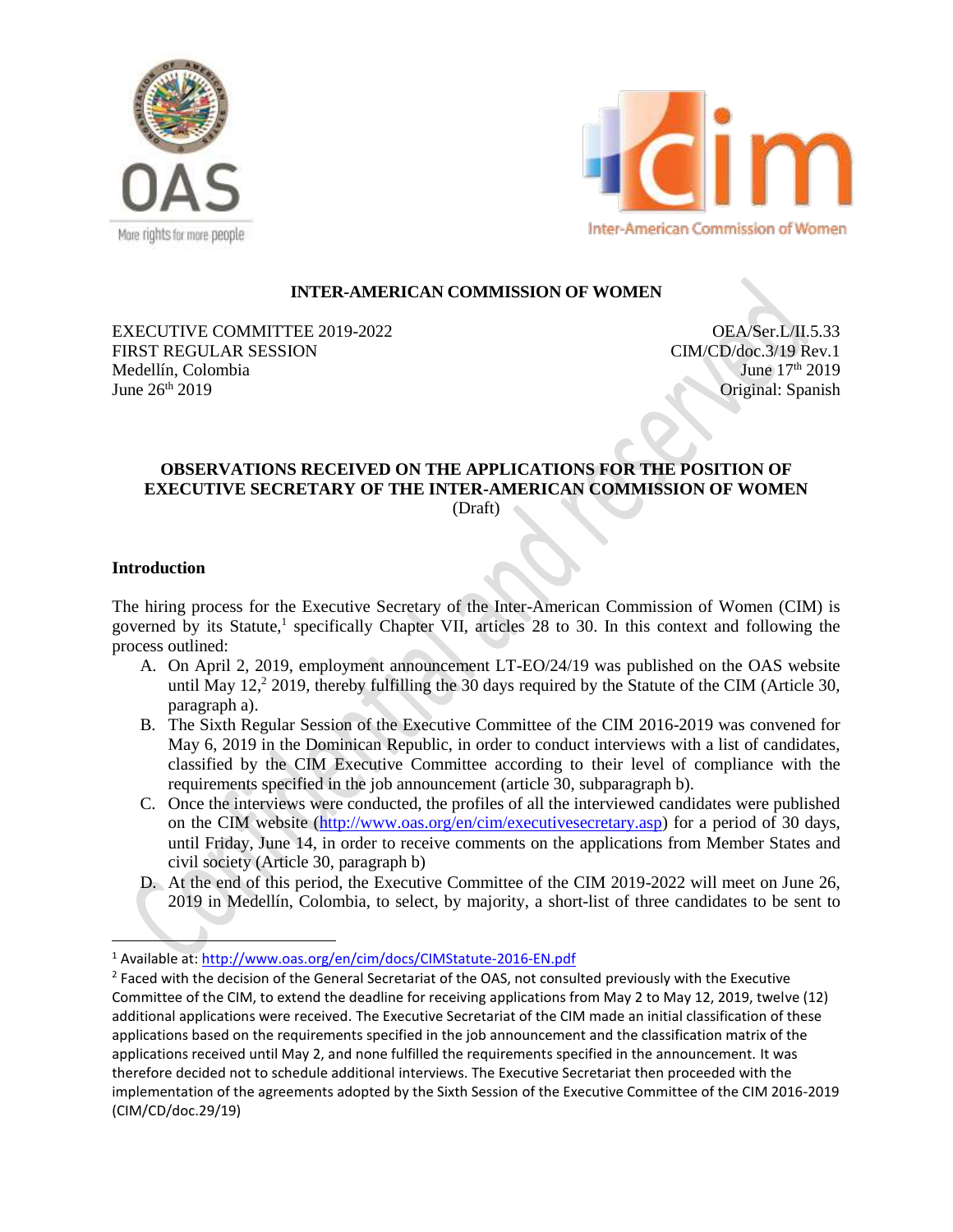the Secretary General of the OAS, along with the documentation presented by the candidates, including cover letter, resume and other relevant information, and with the observations that they consider pertinent (article 30, subsection c).

E. The Executive Secretary shall be appointed by the Secretary General of the Organization from the short-list selected by the Executive Committee (Article 29).

Applications were received through the TALEO system, used by the General Secretariat of the OAS (GS/OAS) to manage all competitions. In total, 54 applications were received, of which the CIM Executive Committee made an initial classification based on the requirements specified in the job announcement:

- Be a national of a Member State of the Organization of American States (OAS).
- First university degree (bachelor's degree) in gender/women's studies, political or social sciences, international affairs or relations, international development, economic development or international economics, humanitarian sciences or a related field and at least 15 years of relevant professional experience in gender equality/women's rights issues nationally and internationally, including, inter alia, interaction with high-level government officials, intergovernmental and nongovernmental organizations OR Advanced university degree (master's degree) in one of the fields mentioned above with at least 10 years of relevant experience.
- Leadership experience within the political sphere at a national or international level.
- Experience or knowledge of the mandates and priorities of the OAS in relation to the area of work and / or the dynamics of the inter-American agenda and system.
- Experience in high level multilateral / intergovernmental negotiation processes, both nationally and internationally.
- Proficient in at least two of the following languages: English, French, Portuguese and Spanish (read, write and communicate). Possibility to communicate clearly in the languages required for publication.
- Personal competencies: customer orientation, knowledge exchange, teamwork, interpersonal skills, management and training of personnel, strategic planning, encouraging innovation and decision making/judgment.

According to this pre-classification, six (6) candidates fully met the requirements specified in the job announcement and were invited to participate in an interview, which took place during the Sixth Regular Session of the 2016-2019 CIM Executive Committee:

|                  | Name $3$                          | <b>Nationality</b>  |
|------------------|-----------------------------------|---------------------|
|                  | Laura Albornoz Pollmann           | Chile               |
| $\mathbf{2}$     | <b>Lorena Fríes Monleón</b>       | Chile / Switzerland |
| 3                | <b>Teresa Inchaustegui Romero</b> | Mexico              |
| $\boldsymbol{4}$ | Alejandra Mora Mora               | Costa Rica          |
| 5                | Angela Margarita Rey Anaya        | Colombia            |
| 6                | <b>Miosotis Rivas Peña</b>        | Dominican Republic  |

In accordance with the agreements adopted by the Sixth Session of the Executive Committee of the CIM  $2019-2022$  (CIM/CD/doc.29/19),  $4$  the curriculum vitae of the six candidates interviewed were published on the CIM website [\(http://www.oas.org/en/cim/executivesecretary.asp\)](http://www.oas.org/en/cim/executivesecretary.asp) as of May 13, 2019. The Secretariat widely disseminated the announcement via email and also through its social networks (Facebook and Twitter), requesting that observations be addressed, through a signed letter, to the

 $\overline{\phantom{a}}$ 

 $3$  In this table, the applicants are listed in alphabetical order according to the first surname

<sup>4</sup> Available at:<http://www.oas.org/en/CIM/docs/CIM-CD-doc29-19-EN.pdf>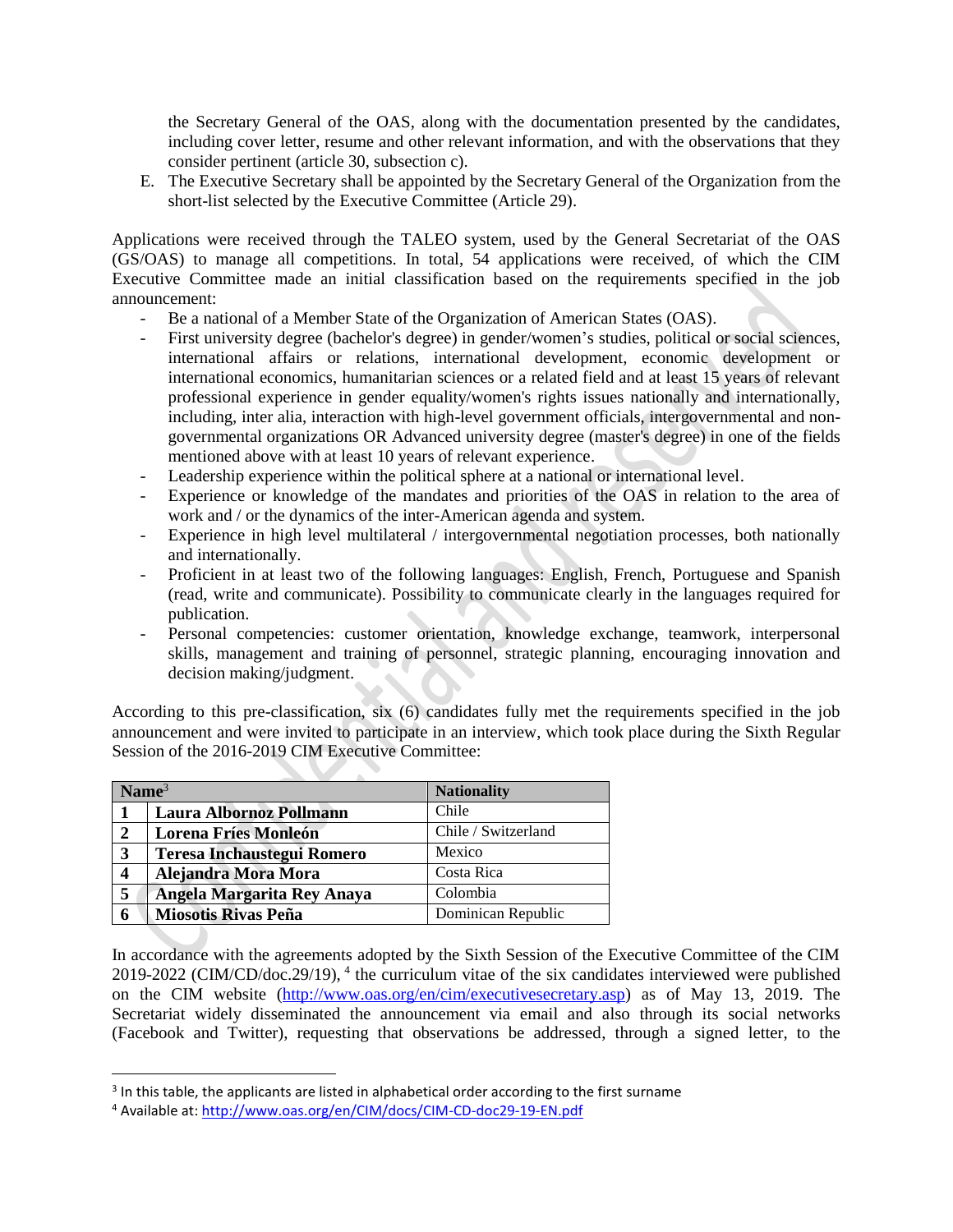Executive Committee of the CIM 2019-2022 by email to the Secretariat [\(spcim@oas.org\)](mailto:spcim@oas.org), no later than Friday, June 14, 2019.

| Candidate <sup>5</sup>            | <b>Total Letters</b> | <b>Member</b>   | <b>Civil Society</b> | <b>Personal</b> |
|-----------------------------------|----------------------|-----------------|----------------------|-----------------|
|                                   |                      | <b>States</b>   |                      |                 |
| Laura Albornoz Pollmann           | 22                   | $\Omega$        | 14                   | 8               |
| (Chile)                           |                      |                 |                      |                 |
| <b>Lorena Fríes Monleón</b>       | 13                   | $\overline{0}$  | 11                   | $\overline{2}$  |
| (Chile)                           |                      |                 |                      |                 |
| <b>Teresa Inchaustegui Romero</b> | 22                   | $\overline{0}$  | 10                   | 12              |
| (Mexico)                          |                      |                 |                      |                 |
| Alejandra Mora Mora               | 39                   |                 | 19                   | 19              |
| (Costa Rica)                      |                      | (Costa Rica)    |                      |                 |
| Angela Margarita Rey Anaya        | 62                   | $\overline{c}$  | 35                   | 25              |
| (Colombia)                        |                      | (Colombia)      |                      |                 |
|                                   |                      | (United States) |                      |                 |
| <b>Miosotis Rivas Peña</b>        | 35                   | $\Omega$        | 29                   | 6               |
| (Dominican Republic)              |                      |                 |                      |                 |
| <b>TOTAL:</b>                     | 193                  | 3               | 118                  | 72              |

By the established deadline, a total of 193 letters were received, distributed as follows:

Five general letters addressed to the Executive Committee were received, prioritizing criteria for the selection of the members of the short-list and, in some cases, supporting the inclusion of specific candidates:

| <b>Author</b>                  | <b>Content</b>                                                            |  |
|--------------------------------|---------------------------------------------------------------------------|--|
| <b>Committee of Experts of</b> | That the members of the short-list have a history of consequence with the |  |
| the Follow-up                  | recognition and expansion of the Rights of Women.                         |  |
| <b>Mechanism to the Belém</b>  | Expresses the opposition of the Committee to the position being occupied  |  |
| do Pará Convention             | by a person who has spoken out against rights already conquered           |  |
| (MESECVI)                      |                                                                           |  |
| (signed by 12 Experts)         |                                                                           |  |
| <b>Latin American and</b>      | Selection criteria:                                                       |  |
| <b>Caribbean Committee</b>     | A. Accredit training, work experience and recognized experience in        |  |
| for the Defense of             | the human rights issues of girls and women, with special focus on         |  |
| <b>Women's Rights</b>          | the elimination of violence based on sex or gender;                       |  |
| (CLADEM)                       | B. Demonstrate unrestricted commitment and respect for the human          |  |
| (co-signed by 66 civil)        | rights of girls and women, contained in international norms, as well      |  |
| society organizations)         | as human rights standards and recommendations that derive from            |  |
|                                | the international jurisprudence of the Committees of the United           |  |
|                                | Nations Organization, the inter-American jurisprudence that               |  |
|                                | emerges from the MESECVI, the Inter-American Commission and               |  |
|                                | Court of Human Rights.                                                    |  |
|                                | C. Guarantee the continuity of the CIM's lines of work, as well as        |  |
|                                | present her plan for the expansion of policies that guarantee rights,     |  |
|                                | that recognize the full nature of all human rights conceived in a         |  |
|                                | comprehensive and interdependent manner, as established in the            |  |
|                                | Vienna Plan of Action of 1993; and                                        |  |

<sup>&</sup>lt;sup>5</sup> In this table, the applicants are listed in alphabetical order according to the first surname

 $\overline{\phantom{a}}$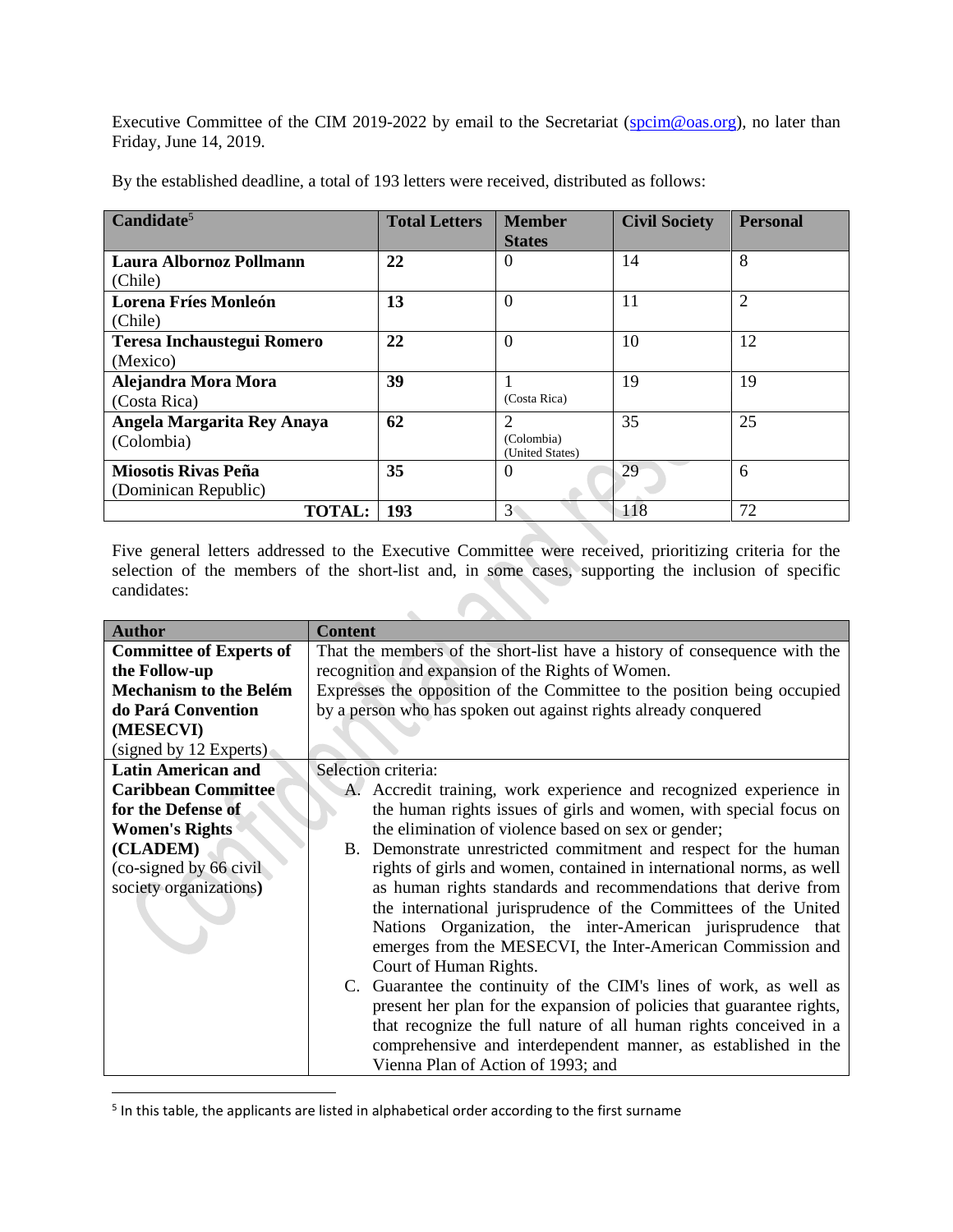|                                                          | D. The candidate must demonstrate critical and independent thinking   |  |  |
|----------------------------------------------------------|-----------------------------------------------------------------------|--|--|
|                                                          | about the issues that affect girls and women. In addition, she must   |  |  |
|                                                          | commit to maintaining dialogue and collaboration with experts         |  |  |
|                                                          | from civil society to fulfill the mission of the CIM, as well as to   |  |  |
|                                                          | recognize the diversity of women's groups in the region and their     |  |  |
|                                                          | specific needs                                                        |  |  |
|                                                          | Specific recommendation of a short-list composed of:                  |  |  |
|                                                          | Lorena Fries Monleón                                                  |  |  |
|                                                          | Miosotis Rivas Peña                                                   |  |  |
|                                                          | Alejandra Mora Mora                                                   |  |  |
| <b>NGO Committee on the</b>                              | Selection criteria:                                                   |  |  |
| <b>Status of Women in</b>                                | A. Accredit training, work experience and recognized experience in    |  |  |
|                                                          |                                                                       |  |  |
| <b>Latin America and the</b>                             | the human rights issues of girls and women, with special focus on     |  |  |
| Caribbean (CONGO                                         | the elimination of violence based on sex or gender;                   |  |  |
| <b>CSW LAC)</b>                                          | B. Demonstrate unrestricted commitment and respect for the human      |  |  |
|                                                          | rights of girls and women, contained in international norms, as well  |  |  |
|                                                          | as human rights standards and recommendations that derive from        |  |  |
|                                                          | the international jurisprudence of the Committees of the United       |  |  |
|                                                          | Nations Organization, the inter-American jurisprudence that           |  |  |
|                                                          | emerges from the MESECVI, the Inter-American Commission and           |  |  |
|                                                          | Court of Human Rights.                                                |  |  |
|                                                          | C. Guarantee the continuity of the CIM's lines of work, as well as    |  |  |
|                                                          | present her plan for the expansion of policies that guarantee rights, |  |  |
|                                                          | that recognize the full nature of all human rights conceived in a     |  |  |
|                                                          | comprehensive and interdependent manner, as established in the        |  |  |
|                                                          | Vienna Plan of Action of 1993; and                                    |  |  |
|                                                          | D. The candidate must demonstrate critical and independent thinking   |  |  |
|                                                          | about the issues that affect girls and women. In addition, she must   |  |  |
|                                                          | commit to maintaining dialogue and collaboration with experts         |  |  |
|                                                          | from civil society to fulfill the mission of the CIM, as well as to   |  |  |
|                                                          | recognize the diversity of women's groups in the region and their     |  |  |
|                                                          | specific needs                                                        |  |  |
|                                                          | Specific recommendation of a short-list composed of:                  |  |  |
|                                                          | Lorena Fries Monleón                                                  |  |  |
|                                                          | Miosotis Rivas Peña                                                   |  |  |
|                                                          | Alejandra Mora Mora                                                   |  |  |
|                                                          | Selection criteria:                                                   |  |  |
| <b>Foundation for the Study</b><br>and Research of Women |                                                                       |  |  |
|                                                          | A. Accredit training, work experience and recognized experience in    |  |  |
| (FEIM)                                                   | the human rights issues of girls and women, with special focus on     |  |  |
|                                                          | the elimination of violence based on sex or gender;                   |  |  |
|                                                          | B. Demonstrate unrestricted commitment and respect for the human      |  |  |
|                                                          | rights of girls and women, contained in international norms, as well  |  |  |
|                                                          | as human rights standards and recommendations that derive from        |  |  |
|                                                          | the international jurisprudence of the Committees of the United       |  |  |
|                                                          | Nations Organization, the inter-American jurisprudence that           |  |  |
|                                                          | emerges from the MESECVI, the Inter-American Commission and           |  |  |
|                                                          | Court of Human Rights.                                                |  |  |
|                                                          | C. Guarantee the continuity of the CIM's lines of work, as well as    |  |  |
|                                                          | present her plan for the expansion of policies that guarantee rights, |  |  |
|                                                          | that recognize the full nature of all human rights conceived in a     |  |  |
|                                                          | comprehensive and interdependent manner, as established in the        |  |  |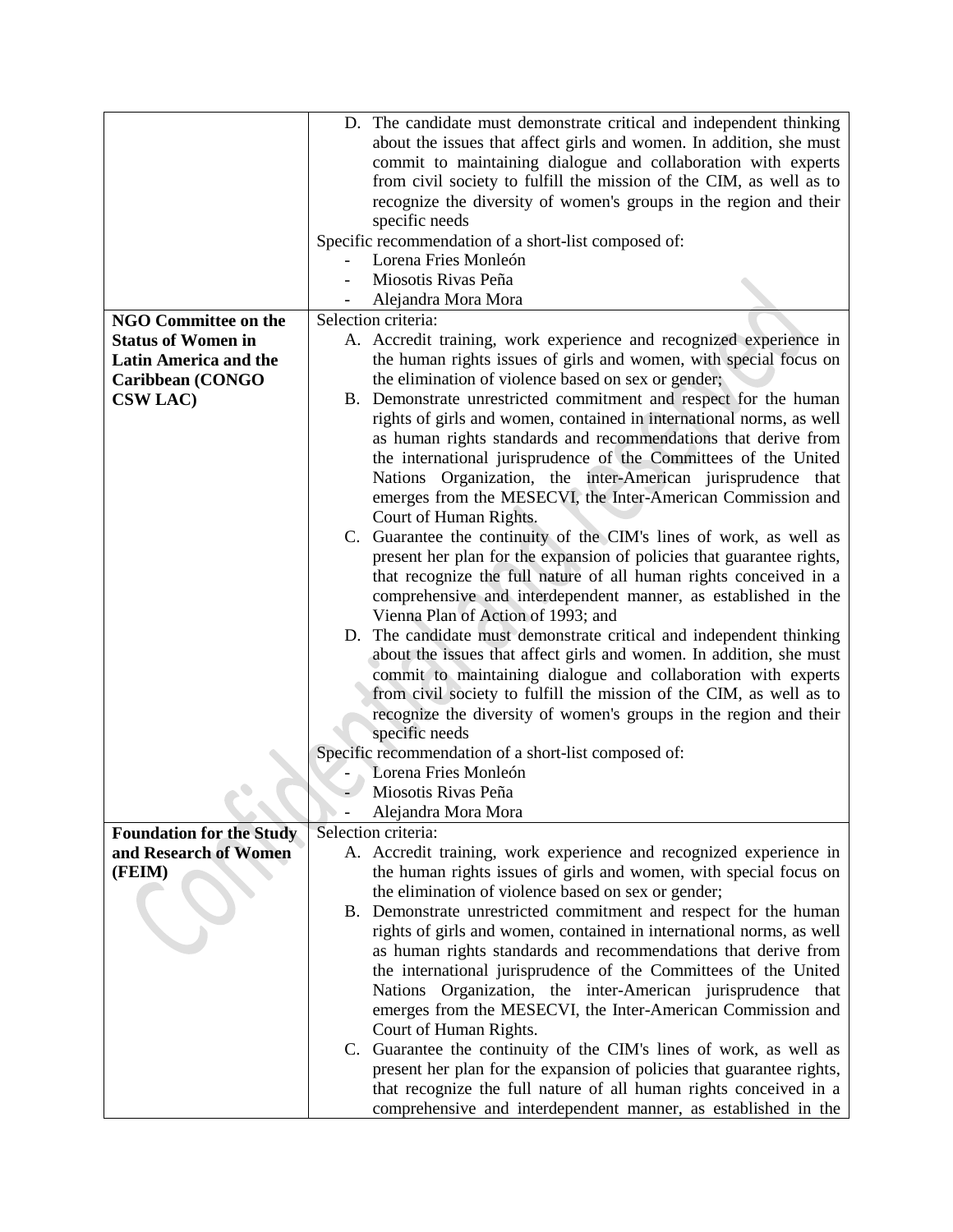|                                                                        | Vienna Plan of Action of 1993; and                                  |  |  |  |
|------------------------------------------------------------------------|---------------------------------------------------------------------|--|--|--|
|                                                                        | D. The candidate must demonstrate critical and independent thinking |  |  |  |
|                                                                        | about the issues that affect girls and women. In addition, she must |  |  |  |
|                                                                        | commit to maintaining dialogue and collaboration with experts       |  |  |  |
|                                                                        | from civil society to fulfill the mission of the CIM, as well as to |  |  |  |
|                                                                        | recognize the diversity of women's groups in the region and their   |  |  |  |
|                                                                        | specific needs                                                      |  |  |  |
|                                                                        | Specific recommendation of a short-list composed of:                |  |  |  |
| Lorena Fries Monleón                                                   |                                                                     |  |  |  |
| Miosotis Rivas Peña                                                    |                                                                     |  |  |  |
|                                                                        | Alejandra Mora Mora                                                 |  |  |  |
| <b>Network of Popular</b>                                              | Specific recommendation of a short-list composed of:                |  |  |  |
| <b>Education among</b>                                                 | Lorena Fries Monleón                                                |  |  |  |
| <b>Women from Latin</b>                                                | Miosotis Rivas Peña                                                 |  |  |  |
| <b>American and the</b>                                                | Alejandra Mora Mora                                                 |  |  |  |
| Caribbean (REPEM)                                                      |                                                                     |  |  |  |
|                                                                        |                                                                     |  |  |  |
|                                                                        |                                                                     |  |  |  |
| Each of the candidates received the letters listed below: <sup>6</sup> |                                                                     |  |  |  |
|                                                                        |                                                                     |  |  |  |
| LAURA ALBORNOZ POLLMANN                                                |                                                                     |  |  |  |

### **LAURA ALBORNOZ POLLMANN**

 $\overline{a}$ 

| <b>Author</b>                                                  | <b>Date</b><br>received | <b>Type</b><br>$P = Personal$<br>$CS = Civil$ society<br>$S = State$ |
|----------------------------------------------------------------|-------------------------|----------------------------------------------------------------------|
| <b>Atlantic Council</b> (Adrienne Arsht Latin American Centre) | 23/05/19                | CS                                                                   |
| Jason Marczak, Director                                        |                         |                                                                      |
| https://www.atlanticcouncil.org/programs/adrienne-arsht-latin- |                         |                                                                      |
| america-center                                                 |                         |                                                                      |
| Central Unitaria de Trabajadores                               | 29/05/19                | CS                                                                   |
| [Central Workers Union]                                        |                         |                                                                      |
| Nolberto Díaz Sánchez, Secretary General                       |                         |                                                                      |
| Barbara Figueroa Sandoval, National President                  |                         |                                                                      |
| http://cut.cl/cutchile/                                        |                         |                                                                      |
| <b>Centro Democracia y Comunidad</b>                           | 16/05/19                | CS                                                                   |
| [Centre for Democracy and Community]                           |                         |                                                                      |
| Eugenio Ortega Frei, Executive Director                        |                         |                                                                      |
| https://www.cdc.cl/web/                                        |                         |                                                                      |
| Centro para la Participación y el Desarrollo Humano Sostenible | 20/05/19                | CS                                                                   |
| [Centre for Participation and Sustainable Human Development]   |                         |                                                                      |
| Rubens Barbery Knaudt, President                               |                         |                                                                      |
| https://cepad.org/                                             |                         |                                                                      |
| <b>Corporación Miles</b>                                       | 05/06/19                | CS                                                                   |
| Guillermo Galán, President                                     |                         |                                                                      |
| http://mileschile.cl/                                          |                         |                                                                      |
| Corporación de la Mujer Trabajadora del Cobre de               | 22/05/19                | CS                                                                   |

 $^6$  As most of the organizations that sent letters are based in Latin America, their original names is Spanish have been left and a translation provided. In most cases, the translation is unofficial. If there is an official translation, it has been used instead of the name in Spanish.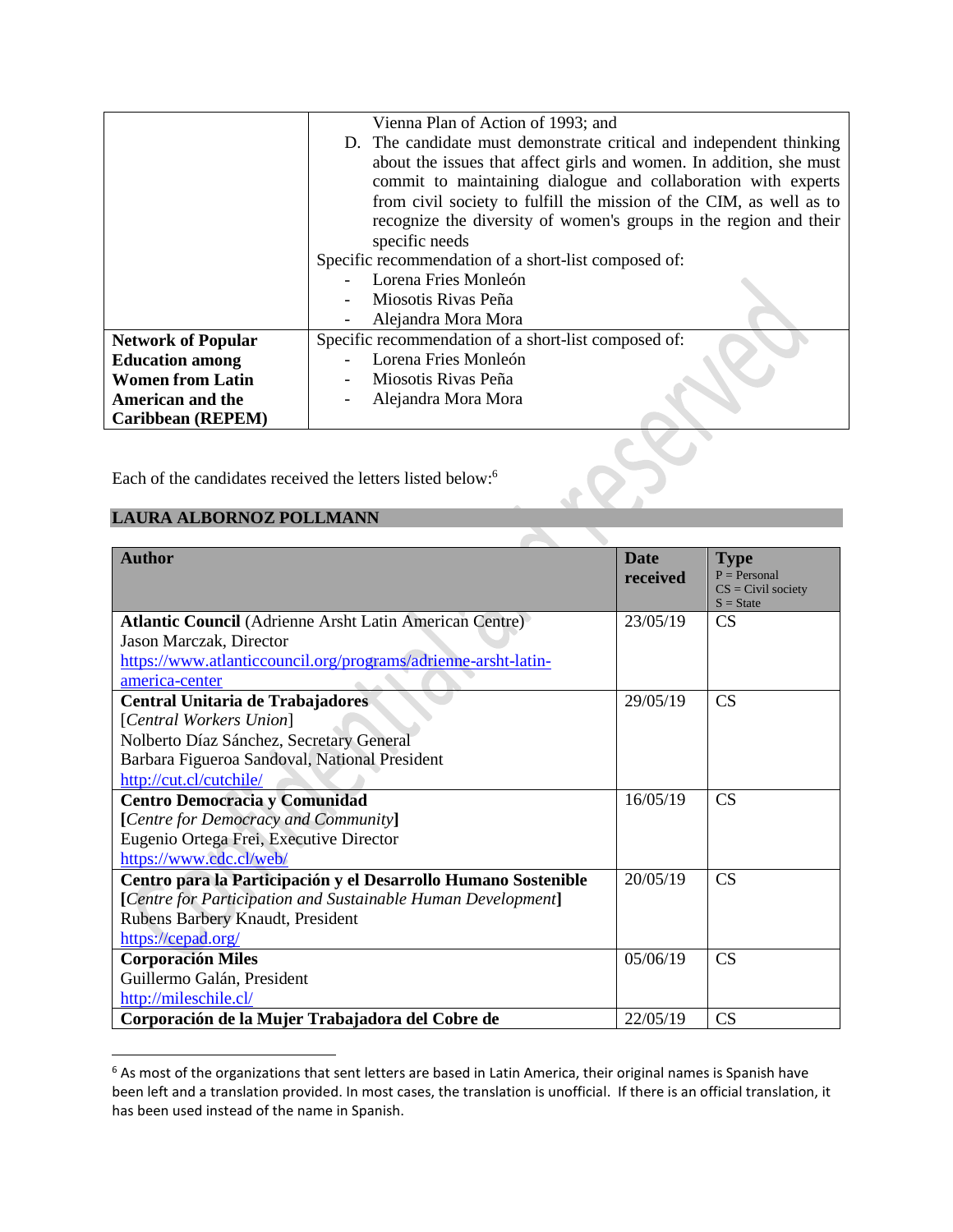| Chuquicamata                                                  |          |                        |
|---------------------------------------------------------------|----------|------------------------|
| [Women's Copper Worker Corporation of Chuquicamata]           |          |                        |
| Various signatories (5)                                       |          |                        |
| Corporación Mujeres Siglo XXI                                 | 13/06/19 | CS                     |
| [XXI Century Women's Corporation]                             |          |                        |
| María Lucinda Hernandez Chacon, President                     |          |                        |
| http://www.mujeressiglo21.cl/                                 |          |                        |
| <b>Fundación Iguales</b>                                      | 12/06/19 | CS                     |
| [Equals Foundation]                                           |          |                        |
| Juan Enrique Pi Arriaga, Executive President                  |          |                        |
| https://www.iguales.cl/                                       |          |                        |
| <b>Mexico Media Lab</b>                                       | 12/06/19 | $\overline{\text{CS}}$ |
| Rossana Fuentes Berain, Director General                      |          |                        |
| https://mexicomedialab21.com/                                 |          |                        |
| Movimiento de Integración y Liberación Homosexual             | 29/05/19 | CS                     |
| [Movement for Homosexual Integration and Liberation]          |          |                        |
| Gonzalo Velásquez Velásquez, President                        |          |                        |
| https://www.movilh.cl/                                        |          |                        |
| <b>Mujeres Por La Vida Chile</b>                              | 13/06/19 | CS                     |
| [Women for Life Chile]                                        |          |                        |
| María Estela Ortiz Rojas                                      |          |                        |
| Ximena Duque Casellas                                         |          |                        |
| <b>Open Society Foundations</b>                               | 13/06/19 | CS                     |
| Pedro Abramovay, Director Regional América Latina y el Caribe |          |                        |
| https://www.opensocietyfoundations.org/                       |          |                        |
| <b>Red de Desenvolvimento Humano</b>                          | 01/06/19 | CS                     |
| [Human Development Network]                                   |          |                        |
| Schuma Schumaher, Executive Coordinator                       |          |                        |
| http://www.redeh.org.br/                                      |          |                        |
| Sindicato de Trabajadoras de Casa Particular                  | 21/05/19 | <b>CS</b>              |
| [Women Household Worker's Union]                              |          |                        |
| Ruth Olate Moreno, President                                  |          |                        |
| http://sintracapchile.cl/                                     |          |                        |
| <b>Michelle Bachelet Jeria</b>                                | 26/04/19 | $\mathbf{P}$           |
| Andrea Castaño de la Torre                                    | 14/06/19 | $\mathbf{P}$           |
| <b>Esperanza Cueto Plaza</b>                                  | 30/04/19 | $\mathbf P$            |
| Otilia Lux de Cotí                                            | 02/06/19 | ${\bf P}$              |
| <b>Pedro Oyarce</b>                                           | 10/04/19 | ${\bf P}$              |
| <b>Claudia Pizarro</b>                                        | 29/06/19 | $\mathbf{P}$           |
| Hernán Sepúlveda Astorga                                      | 29/04/19 | ${\bf P}$              |
| <b>Faride Zeran Chelech</b>                                   | 20/05/19 | ${\bf P}$              |
|                                                               |          |                        |

# **LORENA FRIES MONLEON**

| <b>Author</b>                                                              | Date<br>received | <b>Type</b><br>$P =$ Personal<br>$CS = Civil$ society<br>$S = State$ |
|----------------------------------------------------------------------------|------------------|----------------------------------------------------------------------|
| <b>Articulación Regional Feminista</b><br>[Regional Feminist Articulation] | 14/06/19         | <b>CS</b>                                                            |
|                                                                            |                  |                                                                      |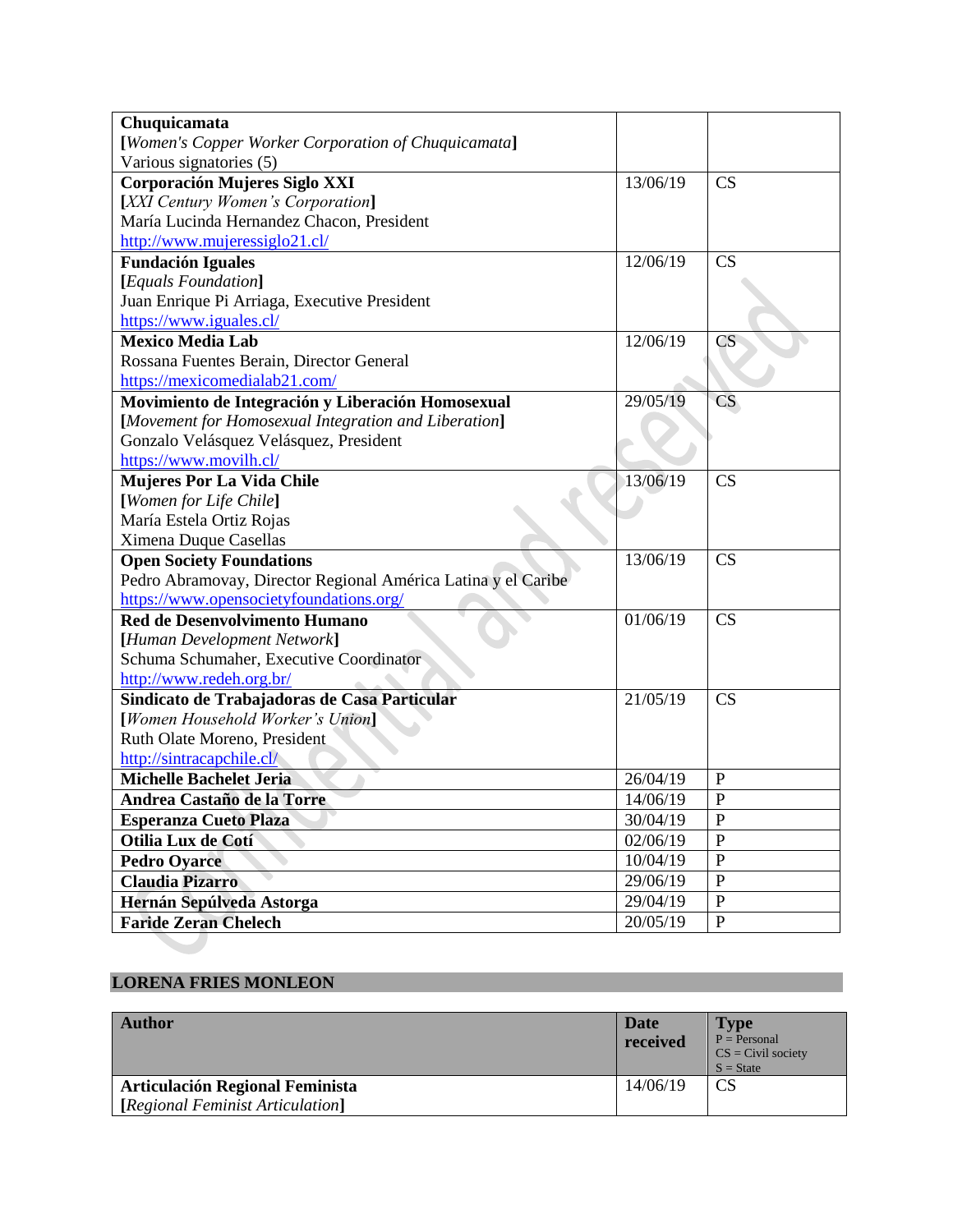| Adriana María Benjumea, Technical Secretary                         |          |                        |
|---------------------------------------------------------------------|----------|------------------------|
| http://www.articulacionfeminista.org/a2/index.cfm?aplicacion=APP003 |          |                        |
| Centro de Estudios de la Mujer                                      | 03/06/19 | CS                     |
| [Centre for Women's Studies]                                        |          |                        |
| Amalia Mauro, Director                                              |          |                        |
| http://cem.cl/                                                      |          |                        |
| Latin American and Caribbean Committee for the Defense of           | 03/06/19 | CS                     |
| <b>Women's Rights (CLADEM)</b>                                      |          |                        |
| Julia Escalante de Haro, Regional Coordination                      |          |                        |
| (co-signed by 66 civil society organizations)                       |          |                        |
| https://cladem.org/                                                 |          |                        |
| NGO Committee on the Status of Women in Latin America and           | 11/06/19 | CS                     |
| the Caribbean (CONGO CSW LAC)                                       |          |                        |
| Mabel Bianco, Co-President                                          |          |                        |
| https://ngocswlac.org/                                              |          |                        |
| Coordinadora de la Mujer                                            | 19/05/19 | $\overline{\text{CS}}$ |
| [Women's Coordinator]                                               |          |                        |
| Mónica Novillo Gonzales, Executive Director                         |          |                        |
| http://www.coordinadoradelamujer.org.bo/web/                        |          |                        |
| <b>DECA, Equipo Pueblo</b>                                          | 24/05/19 | CS                     |
| https://www.equipopueblo.org.mx/                                    |          |                        |
| Alianza de OSC para la Eficacia del Desarrollo América Latina y     |          |                        |
| el Caribe                                                           |          |                        |
| [CSO Partnership for Development Effectiveness Latin America and    |          |                        |
| the Caribbean]                                                      |          |                        |
| https://www.facebook.com/AOED.ALC/                                  |          |                        |
| Laura Becerra Pozos, Executive Director DECA                        |          |                        |
| Estudio para la Defensa de los Derechos de la Mujer (DEMUS)         | 04/06/19 | CS                     |
| [Studio for the Defense of the Rights of Women (DEMUS)]             |          |                        |
| María Ysabel Cedano García                                          |          |                        |
|                                                                     |          |                        |
| https://www.demus.org.pe/                                           |          |                        |
| Fundación para Estudio e Investigación de la Mujer (FEIM)           | 04/06/19 | CS                     |
| [Foundation for the Study and Research of Women (FEIM)]             |          |                        |
| Mabel Bianco, President                                             |          |                        |
| http://feim.org.ar/                                                 |          |                        |
| Working Group on "Women, Drug Policy and Incarceration in           | 13/06/19 | <b>CS</b>              |
| the Americas"                                                       |          |                        |
| Matt Clausen, President, Washington Office on Latin America         |          |                        |
| (Co-signed by Corporación Humanas Colombia, EQUIS Justice for       |          |                        |
| Women, Andean Information Network, International Drug Policy        |          |                        |
| Consortium)                                                         |          |                        |
| https://womenanddrugs.wola.org/                                     |          |                        |
| <b>Instituto Nacional de Derechos Humanos (INDH)</b>                | 29/04/19 | CS                     |
| [National Institute for Human Rights]                               |          |                        |
| Consuelo Contreras Largo, Director                                  |          |                        |
| https://www.indh.cl/                                                |          |                        |
| <b>Network of Popular Education among Women from Latin</b>          | 20/05/19 | <b>CS</b>              |
| <b>American and the Caribbean (REPEM)</b>                           |          |                        |
| Monica Novello, Regional Coordinator                                |          |                        |
| (co-signed by the REPEM Board of Directors / 5 people)              |          |                        |
| http://www.repem.org/                                               |          |                        |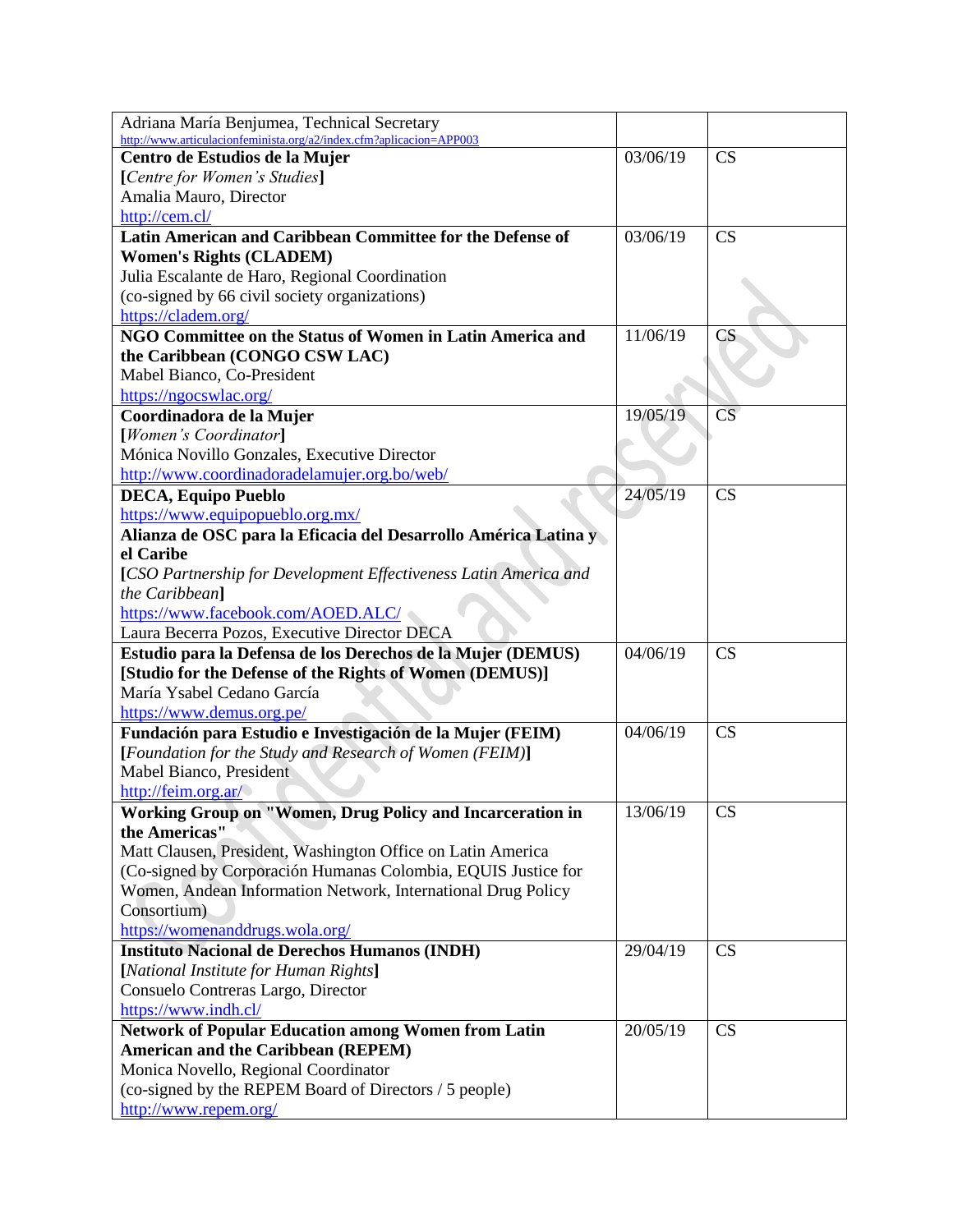| María Inés Salamanca Vidak  | 29/04/19      |  |
|-----------------------------|---------------|--|
| Alejandra Valdés Berrientos | /10<br>29/04/ |  |

## **TERESA INCHAUSTEGUI ROMERO**

| <b>Author</b>                                                         | <b>Date</b> | <b>Type</b>                         |
|-----------------------------------------------------------------------|-------------|-------------------------------------|
|                                                                       | received    | $P = Personal$                      |
|                                                                       |             | $CS = Civil$ society<br>$S = State$ |
| Centro para el Desarrollo Igualitario y los Derechos Humanos          | 11/06/19    | <b>CS</b>                           |
| [Center for Equal Development and Human Rights]                       |             |                                     |
| Rosa María Castillero Manzano, Executive Director                     |             |                                     |
| https://www.facebook.com/cedidhac/?ref=py_c                           |             |                                     |
| Colectivo de Investigación, Desarrollo y Educación entre Mujeres      | 20/05/19    | <b>CS</b>                           |
| [Collective for Research, Development and Education among Women]      |             |                                     |
| Mayela García Ramírez, Director                                       |             |                                     |
| <b>Empoderamiento para Todas y Todos</b>                              | 13/06/19    | CS                                  |
| [Empowerment for All]                                                 |             |                                     |
| Bertha Yolanda Rodríguez Ramírez, Executive Director                  |             |                                     |
| Grupo de Acción para los Derechos Humanos y la Justicia Social        | 15/05/19    | CS                                  |
| [Action Group for Human Rights and Social Justice]                    |             |                                     |
| David Peña Rodríguez, Legal Coordinator                               |             |                                     |
| https://www.facebook.com/GrupoDeAccionDDHH/                           |             |                                     |
| <b>Inclusión y Equidad</b>                                            | 14/06/19    | CS                                  |
| [Inclusion and Equity]                                                |             |                                     |
| Christian Rojas, Executive Director Mexico and Central America        |             |                                     |
| http://inclusionyequidad.org/                                         |             |                                     |
| Mujeres por la Justicia Social: Atala Apodaca                         | 12/06/19    | CS                                  |
| [Atala Apodaca: Women for Social Justice]                             |             |                                     |
| Rosa María González Carranza                                          |             |                                     |
| https://www.facebook.com/pages/category/Nonprofit-                    |             |                                     |
| Organization/Mujeres-por-la-justicia-social-Atala-Apodaca-AC-         |             |                                     |
| 278881059213028/                                                      |             |                                     |
| Observatorio Ciudadano Nacional del Feminicidio                       | 27/05/19    | CS                                  |
| [National Citizen Observatory of Feminicide]                          |             |                                     |
| María de la Luz Estrada Mendoza, Executive Coordinator                |             |                                     |
| https://www.observatoriofeminicidiomexico.org/                        |             |                                     |
| Parité: Observatorio Ciudadano de la Participación Política de las    | 12/06/19    | CS                                  |
| <b>Mujeres</b>                                                        |             |                                     |
| [Parité: Citizen Observatory of the Political Participation of Women] |             |                                     |
| Socorro Arce García, Representative                                   |             |                                     |
| https://www.facebook.com/pariteobservatorio/posts/883800885157343/    |             |                                     |
| <b>SUR: Corporación de Estudios Sociales y Educación</b>              | 14/05/19    | CS                                  |
| [SOUTH: Social Studies and Education Corporation]                     |             |                                     |
| Alfredo Rodríguez                                                     |             |                                     |
| http://www.sitiosur.cl/                                               |             |                                     |
| Unión Iberoamericana de Municipalistas                                | 13/05/19    | CS                                  |
| [Ibero-American Union of Municipalists]                               |             |                                     |
| Federico Castillo Blanco, Secretary General                           |             |                                     |
| https://www.uimunicipalistas.org/                                     |             |                                     |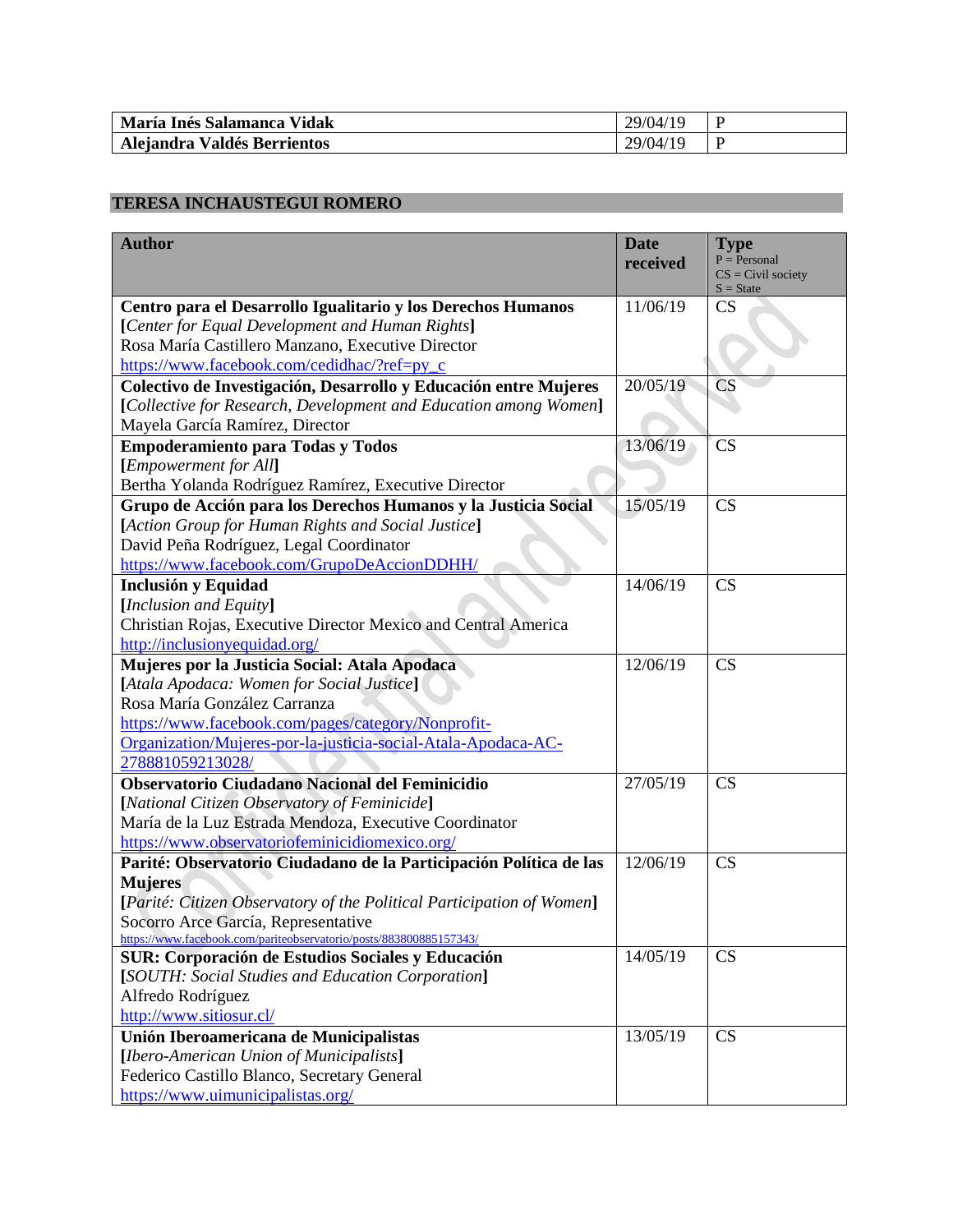| <b>Gladys Acosta Vargas</b>   | 30/04/19 | P |
|-------------------------------|----------|---|
| <b>Norma Andrade</b>          | 12/06/19 | P |
| Marcela Dalmazzo Peillard     | 14/05/19 | P |
| Ana Falú                      | 29/04/19 | P |
| Marcela Lagarde y de los Ríos | 28/04/19 | P |
| <b>Marta Lamas Encabo</b>     | 29/04/19 | P |
| <b>Moni Pizani Orsini</b>     | 15/05/19 | P |
| <b>Nieves Rico Ibáñez</b>     | 25/04/19 | P |
| <b>Karla Salas Ramirez</b>    | 15/05/19 | P |
| <b>Rita Segato</b>            | 13/04/19 | P |
| Olga Segovia Marín            | 14/05/19 | P |
| Virginia Vargas Valente       | 13/05/19 | P |

# **ALEJANDRA MORA MORA**

| <b>Author</b>                                                | <b>Date</b> | <b>Type</b><br>$P = Personal$ |
|--------------------------------------------------------------|-------------|-------------------------------|
|                                                              | received    | $CS = Civil$ society          |
|                                                              |             | $S = State$                   |
| <b>State of Costa Rica</b>                                   | 13/06/19    | S                             |
| Permanent Mission of Costa Rica to the OAS                   |             |                               |
| Olger Ignacio Gonzalez Espinoza, Ambassador, Alternate       |             |                               |
| Representative                                               |             |                               |
| Agenda Política Mujeres en la Diversidad                     | 04/06/19    | <b>CS</b>                     |
| [Political Agenda Women and Diversity]                       |             |                               |
| Various (8 people)                                           |             |                               |
| <b>Facebook Page</b>                                         |             |                               |
| <b>Asociación Ciudadana ACCEDER</b>                          | 14/06/19    | CS                            |
| [ACCEDER Citizen Association]                                |             |                               |
| Larissa Arroyo, Director                                     |             |                               |
| http://www.acceder.cr/                                       |             |                               |
| Asociación de Mujeres en Cooperación para el Desarrollo      | 04/06/19    | <b>CS</b>                     |
| [Association of Women in Cooperation for Development]        |             |                               |
| Yamileth Solís Barrantes, President                          |             |                               |
| Julia Herrera Cevallos, Coordinator                          |             |                               |
| https://www.facebook.com/amucoode.costarica                  |             |                               |
| Asociación MUSADE: Mujeres Unidas en Salud y Desarrollo      | 14/06/19    | CS                            |
| [MUSADE Association: Women United in Health and Development] |             |                               |
| Enid Cruz Ramírez, General Coordinator                       |             |                               |
| Mariela Ramírez Vargas, President                            |             |                               |
| https://www.musade.org/                                      |             |                               |
| Asociación de Músicas y Escritoras Feministas Claroscuro     | 07/06/19    | CS                            |
| [Claroscuro Association of Feminist Musicians and Writers]   |             |                               |
| Ana Castro Calzada, President                                |             |                               |
| <b>Facebook Page</b>                                         |             |                               |
| Cámara de Industrias de Costa Rica                           | 31/05/19    | CS                            |
| [Chamber of Industries of Costa Rica]                        |             |                               |
| Marcela Chacón Castro, Under-Secretary                       |             |                               |
| http://35.173.92.28/                                         |             |                               |
| Centro Feminista de Información y Acción                     | 30/05/19    | <b>CS</b>                     |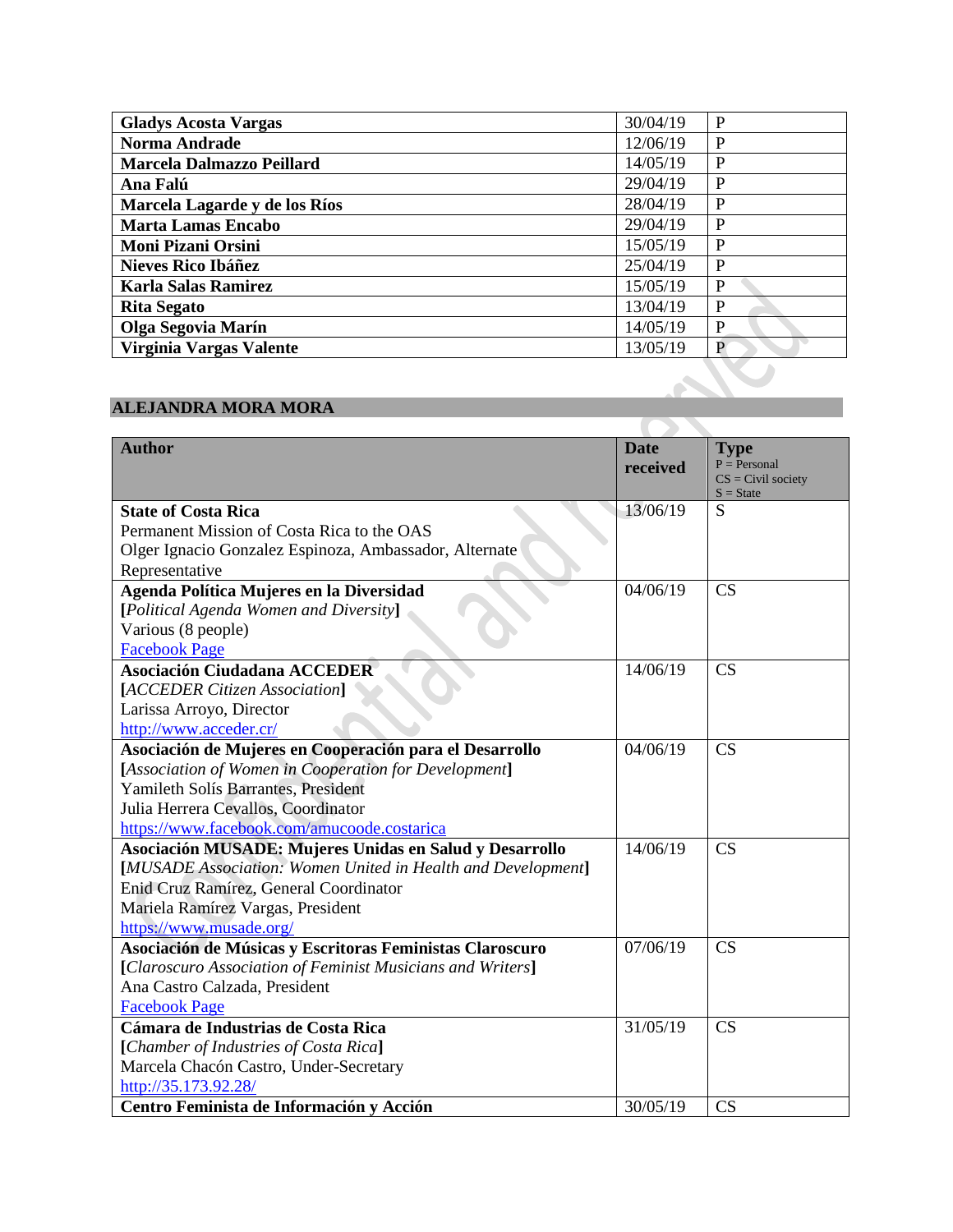| [Feminist Information and Action Center]                   |          |                        |
|------------------------------------------------------------|----------|------------------------|
| Ana Carcedo, Preisdent                                     |          |                        |
| http://www.cefemina.com/Nueva/                             |          |                        |
| Latin American and Caribbean Committee for the Defense of  | 03/06/19 | CS                     |
| <b>Women's Rights (CLADEM)</b>                             |          |                        |
| Julia Escalante de Haro, Regional Coordination             |          |                        |
| (co-signed by 66 civil society organizations)              |          |                        |
| https://cladem.org/                                        |          |                        |
| NGO Committee on the Status of Women in Latin America and  | 11/06/19 | <b>CS</b>              |
| the Caribbean (CONGO CSW LAC)                              |          |                        |
| Mabel Bianco, Co-President                                 |          |                        |
| https://ngocswlac.org/                                     |          |                        |
| Corporación Creándonos desde el Espacio Social             | 13/06/19 | $\overline{\text{CS}}$ |
| [Corporation Creating Ourselves from the Social Space]     |          |                        |
| Carmen Luz de la Prida Pinto, President                    |          |                        |
| http://www.creandonos.cl/                                  |          |                        |
| Federación Costarricense de Organizaciones de Personas con | 28/03/19 | CS                     |
| <b>Discapacidad</b>                                        |          |                        |
| [Costa Rican Federation of Organizations of Persons with   |          |                        |
| Disabilities]                                              |          |                        |
| Maritza Parini Enciso, President                           |          |                        |
| Foro de Mujeres Políticas por Costa Rica                   | 23/05/19 | CS                     |
| [Women's Political Forum for Costa Rica]                   |          |                        |
| Marlene Mora Camacho, President                            |          |                        |
| https://www.facebook.com/Foromujerespoliticasporcostarica/ |          |                        |
|                                                            |          |                        |
| Fundación Arias para la Paz y el Progreso Humano           | 10/06/19 | CS                     |
| [Arias Foundation for Peace and Human Progress]            |          |                        |
| Lina Barrantes Castegnaro, Executive Director              |          |                        |
| http://www.arias.or.cr                                     |          |                        |
| Fundación para Estudio e Investigación de la Mujer (FEIM)  | 04/06/19 | CS                     |
| [Foundation for the Study and Research of Women (FEIM)]    |          |                        |
| Mabel Bianco, President                                    |          |                        |
| http://feim.org.ar/                                        |          |                        |
| Fundación Justicia y Género                                | 26/05/19 | CS                     |
| [Justice and Gender Foundation]                            |          |                        |
| Rodrigo Jimenez, Director                                  |          |                        |
| https://fundacionjyg.org/                                  |          |                        |
| <b>Fundación Paniamor</b>                                  | 24/04/19 | CS                     |
| [Paniamor Foundation]                                      |          |                        |
| Gilda Pacheco Oreamuno, Executive Director                 |          |                        |
| https://paniamor.org/                                      |          |                        |
| Programa Estado de la Nación                               | 05/05/19 | CS                     |
| [State of the Nation Program]                              |          |                        |
| Jorge Vargas Cullell, Director                             |          |                        |
| https://www.estadonacion.or.cr/                            |          |                        |
| Red de Defensorías de Mujeres                              | 11/06/19 | CS                     |
| Federación Iberoamericana de Ombudsman                     |          |                        |
| [Women's Advocacy Network                                  |          |                        |
| <b>Ibero-American Federation of Ombudsmen]</b>             |          |                        |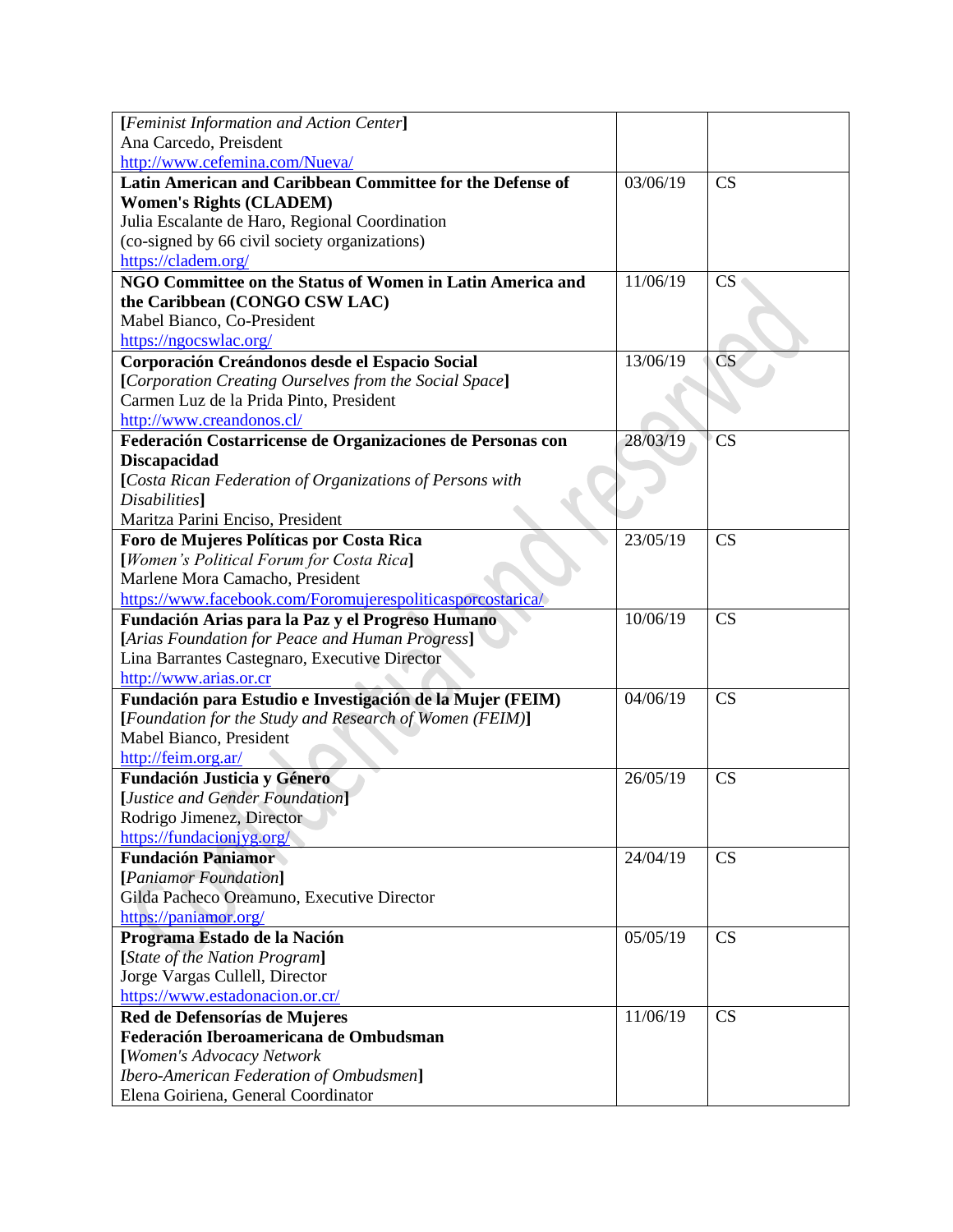| http://www.portalfio.org/red-defensorias-mujeres/          |          |                |
|------------------------------------------------------------|----------|----------------|
| <b>Network of Popular Education among Women from Latin</b> | 20/05/19 | CS             |
| <b>American and the Caribbean (REPEM)</b>                  |          |                |
| Monica Novello, Regional Coordinator                       |          |                |
| (co-signed by the REPEM Board of Directors / 5 people)     |          |                |
| http://www.repem.org/                                      |          |                |
| Ana Leticia Aguilar Thiessen                               | 03/06/19 | P              |
| <b>Albertina Alfaro Chinchilla</b>                         | 13/06/19 | $\overline{P}$ |
| <b>Line Bareiro</b>                                        | 14/06/19 | $\overline{P}$ |
| Gloria Camacho Zambrano                                    | 06/05/19 | P              |
| <b>Leda Castillo Navarro</b>                               | 13/06/19 | $\mathbf{P}$   |
| Ligia Delgadillo Solano                                    | 07/06/19 | $\overline{P}$ |
| Alda Facio Montejo                                         | 23/05/19 | $\mathbf{P}$   |
| <b>Elizabeth Fonseca Corrales</b>                          | 11/06/19 | $\overline{P}$ |
| <b>Ana Isabel Garita</b>                                   | 30/05/19 | $\mathbf{P}$   |
| Cecilia Hernandez Bolaños                                  | 10/06/19 | P              |
| <b>Alexandra Kissling</b>                                  | 20/05/19 | P              |
| Ligia Martín Salazar                                       | 06/06/19 | P              |
| <b>Sylvia Mesa Peluffo</b>                                 | 05/05/19 | $\mathbf{P}$   |
| <b>Emilia Molina Cruz</b>                                  | 09/06/19 | $\mathbf{P}$   |
| Vernor Muñoz                                               | 24/05/19 | $\overline{P}$ |
| <b>Sara Sharratt</b>                                       | 03/06/19 | $\mathbf{P}$   |
| Luis Guillermo Solís Rivera                                | 23/04/19 | $\mathbf{P}$   |
| <b>María Noel Vaeza</b>                                    | 24/05/19 | P              |
| Roxana Víquez Salazar                                      | 30/05/19 | $\mathbf{P}$   |
|                                                            |          |                |

#### **ANGELA MARGARITA REY ANAYA**  $\sim$

| <b>Author</b>                                                     | <b>Date</b> | <b>Type</b>          |
|-------------------------------------------------------------------|-------------|----------------------|
|                                                                   | received    | $P = Personal$       |
|                                                                   |             | $CS = Civil$ society |
|                                                                   |             | $S = State$          |
| <b>State of Colombia</b>                                          | 10/06/19    | S                    |
| Marta Lucía Ramírez de Rincón                                     |             |                      |
| Vice-President of the Republic                                    |             |                      |
| <b>State of the United States of Americas</b>                     | 14/06/19    | E                    |
| Permanent Mission of the United States to the OAS                 |             |                      |
| <b>Abogados Guatemaltecos Asociados</b>                           | 31/05/19    | <b>CS</b>            |
| [Associated Guatemalan Lawyers]                                   |             |                      |
| Evelyn Leiva, Lawyer                                              |             |                      |
| http://www.abogadosguatemaltecos.com/                             |             |                      |
| Academia Quetzalteca de Constitucionalistas                       | 14/06/19    | <b>CS</b>            |
| [Quetzalteca Academy of Constitutionalists]                       |             |                      |
| Allan Amilkar Estrada Morales, Chairman of the Board of Directors |             |                      |
| https://www.facebook.com/pages/category/Education/Academia-       |             |                      |
| Quetzalteca-de-Constitucionalistas-1592546184350577/              |             |                      |
| Alianza Iniciativa de Mujeres Colombianas por la Paz              | 14/06/19    | <b>CS</b>            |
| [Alliance Initiative of Colombian Women for Peace]                |             |                      |
| Patricia Castaño Guevara, Coordinator                             |             |                      |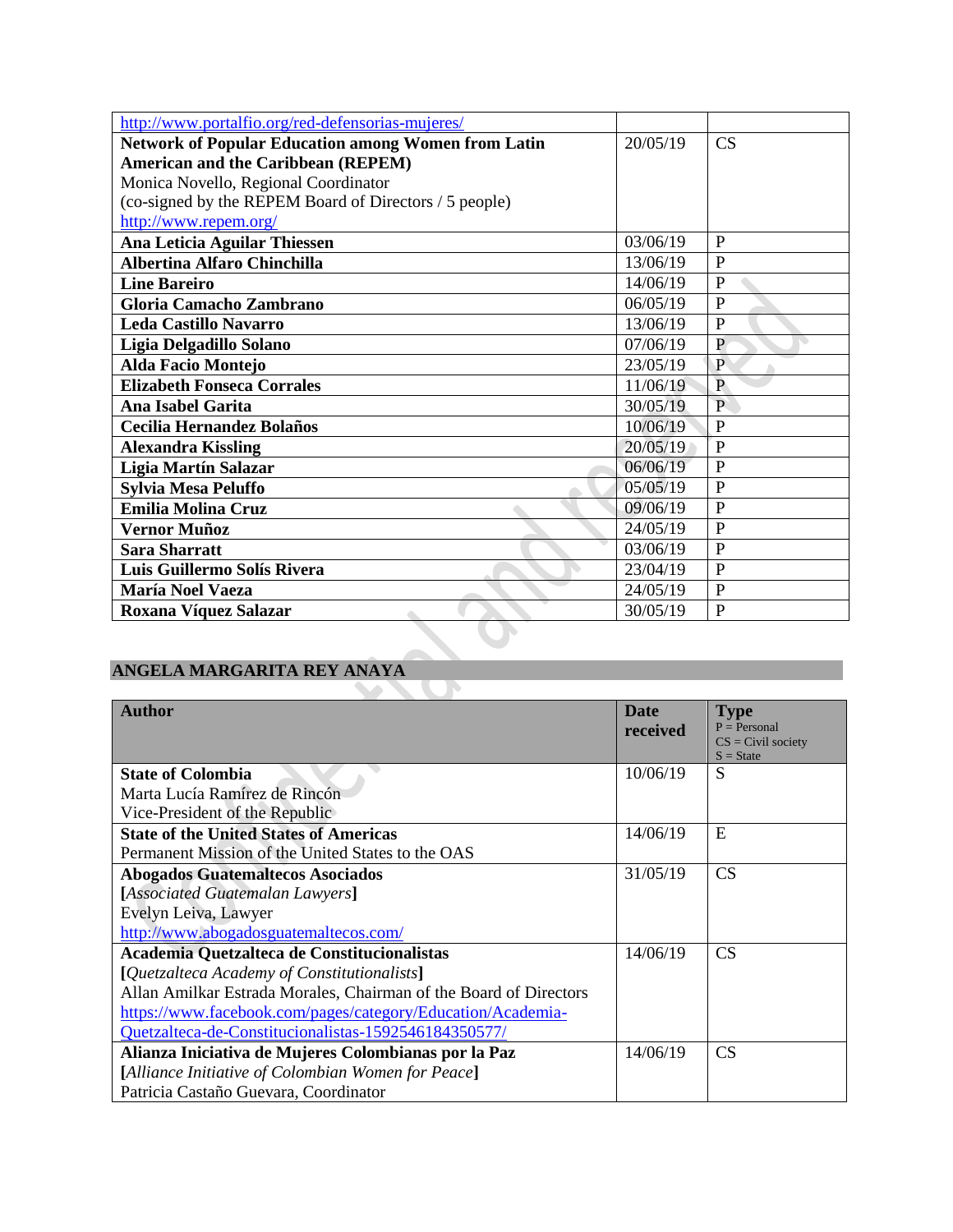| http://www.mujeresporlapaz.org/                                     |          |                        |
|---------------------------------------------------------------------|----------|------------------------|
| <b>Amigos Múltiples por la Esclerosis</b>                           | 11/06/19 | <b>CS</b>              |
| [Multiple Friends for Sclerosis]                                    |          |                        |
| Gustavo San Martin, Founder and Executive Director                  |          |                        |
| Asociación Civil Congregacional de Villa Angela (Casa de Paz)       | 14/06/19 | CS                     |
| [Congregational Civil Association of Villa Angela (House of Peace)] |          |                        |
| María Alejandra Celant, Director                                    |          |                        |
| Asociación Civil Mujeres X la Nación                                | 14/06/19 | <b>CS</b>              |
| [Civil Association Women For the Nation]                            |          |                        |
| Graciela Gimenez                                                    |          |                        |
| http://mujeresxlanacion.org/                                        |          |                        |
| Asociación de Ex Lesbianas Gay Transexuales (EXLGTB)                | 14/06/19 | $\overline{\text{CS}}$ |
| [Association of Ex Gay Lesbian Transsexuals (EXLGTB)]               |          |                        |
| Roberto Santome, President                                          |          |                        |
| Asociación de Participantes: Concurso Interamericano de             | 11/06/19 | CS                     |
| <b>Derechos Humanos</b>                                             |          |                        |
| [Association of Participants: Inter-American Human Rights           |          |                        |
| Competition]                                                        |          |                        |
| David Guerra Restrepo, President                                    |          |                        |
| https://www.facebook.com/Asociacioniamoot/                          |          |                        |
| <b>BIZNASIUM</b>                                                    | 24/06/19 | CS                     |
| Liliana Robeson, Founder and CEO                                    |          |                        |
| https://www.biznasium.com/                                          |          |                        |
| Centro de Adopción y Familia: Vivir                                 | 14/06/19 | CS                     |
| [Adoption and Family Center: Live]                                  |          |                        |
| Cecilia Medici, President                                           |          |                        |
| Centro de Estudios y Formación Integral para la Mujer               | 07/06/19 | CS                     |
| [Center for Integral Studies and Training for Women]                |          |                        |
| Ivette Laviada Arce, President                                      |          |                        |
| http://www.cefim.org.mx/                                            |          |                        |
| Colectivo KIRINCHA-CRAB de Revoluciones Alternativas de             | 14/06/19 | CS                     |
| <b>Bosa</b>                                                         |          |                        |
| [KIRINCHA-CRAB Collective for Bosa's Alternative Revolutions]       |          |                        |
| John Milton Murcia, President                                       |          |                        |
| Comisión Intereclesial de Justicia y Paz                            | 13/06/19 | CS                     |
| [Inter-Church Justice and Peace Commission]                         |          |                        |
| Danilo Rueda, Executive Secretary                                   |          |                        |
| https://www.justiciaypazcolombia.com/                               |          |                        |
| Consejo Comunitario Mayor de la Asociación Campesina Integral       | 05/05/19 | <b>CS</b>              |
| del Atrato                                                          |          |                        |
| [Senior Community Council of the Peasant Association of the Atrato] |          |                        |
| Alexis Heredia Rojas, Vice-President                                |          |                        |
| http://www.cocomacia.org.co/                                        |          |                        |
| <b>DEBRA</b>                                                        | 05/05/19 | CS                     |
| Liliana Consuegra Bazzani, Director General                         |          |                        |
| http://www.debracolombia.org/                                       |          |                        |
| <b>EducaBien</b>                                                    | 14/06/19 | CS                     |
| Beatriz Mejía Mora, President                                       |          |                        |
| https://www.facebook.com/InstitutoEducaBienOficial/                 |          |                        |
| Escuela de Mujeres Colombia (EMUSCOL)                               | 14/06/19 | <b>CS</b>              |
|                                                                     |          |                        |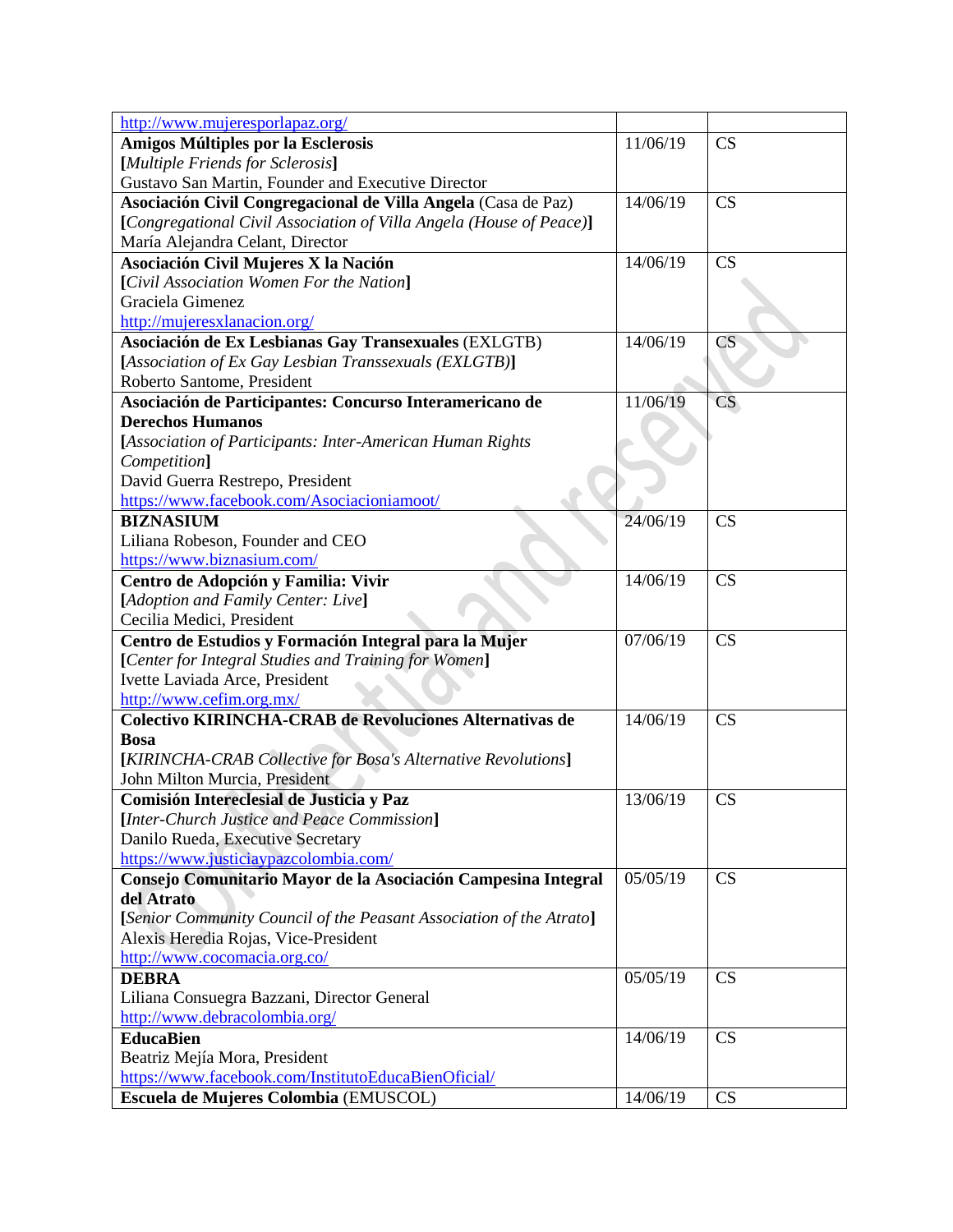| [School of Women Colombia]                                          |          |           |
|---------------------------------------------------------------------|----------|-----------|
| Betty Rodriguez Castilla, Representative                            |          |           |
| <b>Fundación Ámalos</b>                                             | 14/06/19 | CS        |
| [Ámalos Foundation]                                                 |          |           |
| Catalina Moscoso de Díaz, Executive Director                        |          |           |
| http://www.fundacionamalos.org/                                     |          |           |
| <b>Fundación Amigos y Hermanos</b>                                  | 14/06/19 | CS        |
| [Friends and Brothers Foundation]                                   |          |           |
| Lisbeth Buriticá López, Director                                    |          |           |
| https://fundacionamigosyhermanos.org/index.php/es/                  |          |           |
| Fundación Esperanza de Vida                                         | 11/06/19 | CS        |
| [Hope for Life Foundation]                                          |          |           |
| Nacira Villadiego Ulloa, Founder and Executive Director             |          |           |
| http://www.fundevidacartagena.org/                                  |          |           |
| <b>Fundación HaSed Justicia</b>                                     | 14/06/19 | CS        |
| [HaSed Justice Foundation]                                          |          |           |
| Mónica Gaitán, Director                                             |          |           |
| <b>Fundación Ser Feliz Ubuntu</b>                                   | 24/04/19 | CS        |
| [Ubuntu Being Happy Foundation]                                     |          |           |
| Diana Sarmiento Forero, General Manager                             |          |           |
| https://www.facebook.com/serfelizubuntu/                            |          |           |
| Fundación Vínculo: Centro de Restauración y Atención a la           | 14/06/19 | CS        |
| Familia                                                             |          |           |
| [Link Foundation: Center for Restoration and Care of the Family]    |          |           |
| Diana Restrepo Quintero, Administrator                              |          |           |
| http://www.fundacionvinculo.org/                                    |          |           |
| <b>Youth with a Mission</b>                                         | 14/06/19 | CS        |
| Martha de Rodríguez, National Director Argentina                    |          |           |
| https://www.jucum.com.ar/ / https://www.ywam.org/                   |          |           |
| Organización Nacional de los Pueblos Indígenas de la Amazonia       | 12/06/19 | CS        |
| Colombiana                                                          |          |           |
| [National Organization of the Indigenous Peoples of the Colombian   |          |           |
| Amazon]                                                             |          |           |
| Harol Rincon Ipuchima, Secretary General                            |          |           |
| https://opiac.org.co/                                               |          |           |
| Partido Demócrata Cristiana de la Ciudad Autónoma de Buenos         | 14/06/19 | <b>CS</b> |
| <b>Aires</b>                                                        |          |           |
| [Christian Democratic Party of the Autonomous City of Buenos Aires] |          |           |
| Traboulsi Carlos Lionel, President                                  |          |           |
| http://www.democraciacristiana.com.ar/                              |          |           |
| Partido Demócrata Cristiana de la Ciudad Autónoma de Buenos         | 14/06/19 | CS        |
| Aires: Movimiento de Mujeres                                        |          |           |
| [Christian Democratic Party of the Autonomous City of Buenos Aires: |          |           |
| Women's Movement]                                                   |          |           |
| María Alejandra Muchart, President                                  |          |           |
| http://www.democraciacristiana.com.ar/                              |          |           |
| Red Nacional de Abogados por la Defensa de la Familia               | 14/06/19 | CS        |
| [National Network of Lawyers for the Defense of the Family]         |          |           |
| Paola Martínez Paitán, Commission on Women and the Family           |          |           |
| https://www.facebook.com/Renafamabogados/                           |          |           |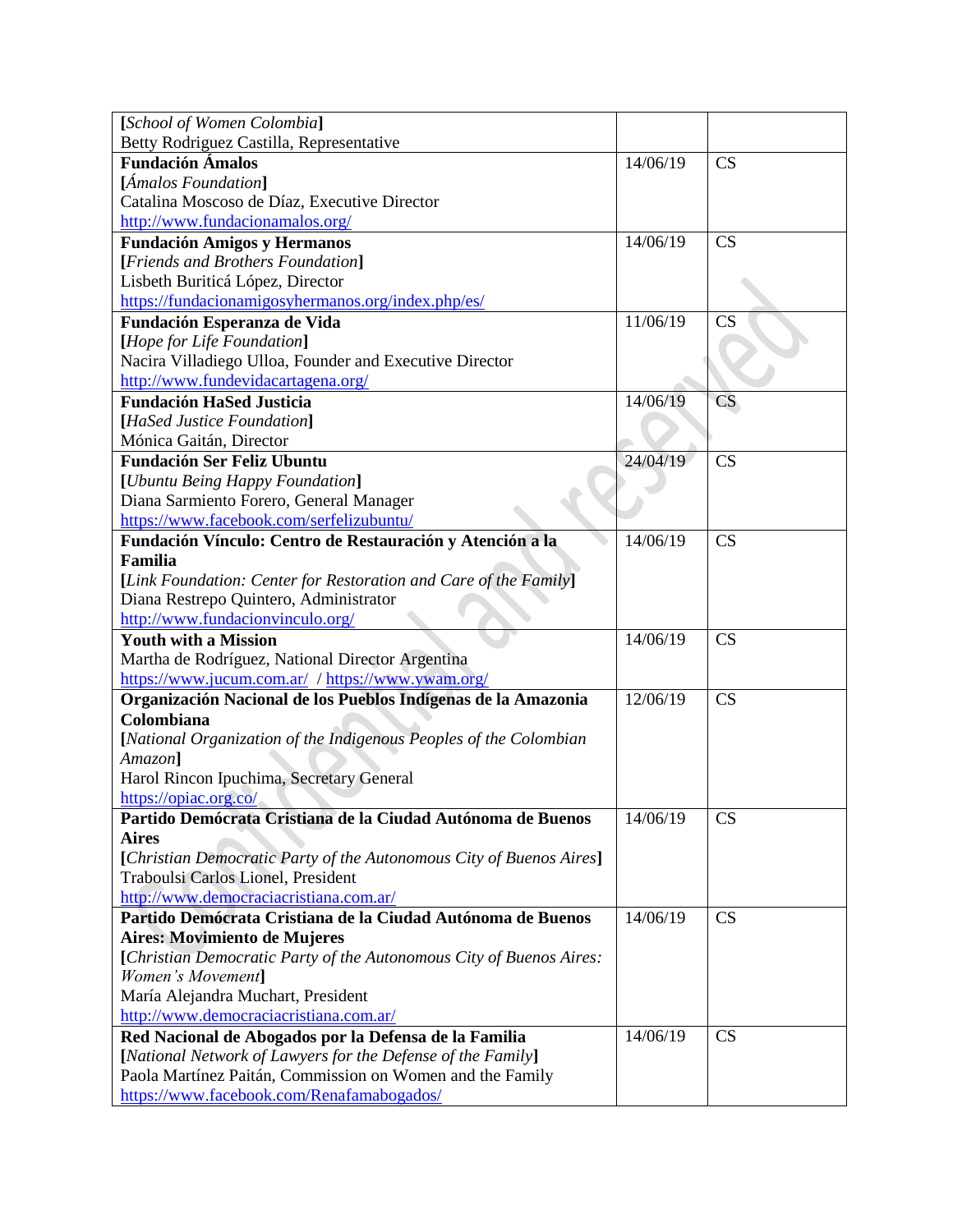| <b>Sembrar Valores</b>                                   | 13/06/19 | CS                |
|----------------------------------------------------------|----------|-------------------|
| [Sowing Values]                                          |          |                   |
| María Amalia Caballero, President                        |          |                   |
| http://sembrarvalores.org.ar/                            |          |                   |
| <b>Sense and Science</b>                                 | 17/05/19 | CS                |
| Camilo Castañeda Cardona, CEO                            |          |                   |
| Sociedad Colombiana de Consultoría                       | 26/05/19 | CS                |
| [Colombian Consulting Society]                           |          |                   |
| Juan Alvaro Montoya, General Manager                     |          |                   |
| http://scc.com.co/inicio/                                |          |                   |
| <b>TASK-TAREA</b>                                        | 29/04/19 | CS                |
| Jonathan E. Tivel, President                             |          |                   |
| http://task-tarea.org/es/inicio/                         |          |                   |
| <b>United for Colombia</b>                               | 12/06/19 | <b>CS</b>         |
| Claudia Estrada, Executive Director                      |          |                   |
| http://www.unitedforcolombia.org/                        |          |                   |
| United 4 Justice / Unidos por la Justicia                | 02/06/19 | <b>CS</b>         |
| Co-signed by 20 people                                   |          |                   |
| http://www.u4j.org/                                      |          |                   |
| <b>Working Woman</b>                                     | 11/06/19 | CS                |
| Madelaine Jordan, Founder and CEO                        |          |                   |
| Juana Acosta López                                       | 24/04/19 | $\mathbf{P}$      |
| Carlos Alberto Alarcon Guerrero y German Fajardo Devia   | 06/06/19 | $\mathbf{P}$      |
| <b>Laura Bernal Bermúdez</b>                             | 16/05/19 | $\mathbf{P}$      |
| Rocío Yudith Canchari Canchari                           | 01/06/19 | $\mathbf{P}$      |
| <b>Pedro Cohen</b>                                       | 09/06/19 | $\overline{P}$    |
| <b>Yanina Fernanda Cossime</b>                           | 14/06/19 | $\overline{P}$    |
| Mónica Amparo Gaitán Muñoz                               | 14/06/19 | $\mathbf{P}$      |
| María Rosalba Gaviria, Luis Carlos Ramirez, Leidy Johana | 25/06/19 | $\mathbf{P}$      |
| Ramirez y Jenny Milena Ramirez                           |          |                   |
| <b>David Guerra Restrepo</b>                             | 11/06/19 | $\mathbf{P}$      |
| Diana Carolina Hernández Viveros                         | 29/05/19 | $\mathbf{P}$      |
| <b>Mónica Jimenez</b>                                    | 14/06/19 | $\mathbf{P}$      |
| <b>Johanna Kelley</b>                                    | 12/06/19 | $\mathbf P$       |
| Luz Anandha León Guillén                                 | 14/06/19 | P<br>$\mathbf{r}$ |
| <b>Namiko Matsumoto Benitez</b>                          | 06/06/19 | $\mathbf{P}$      |
| <b>Viviana Pérez Romo</b>                                | 11/06/19 | $\mathbf{P}$      |
| Rosa Pineda, Jeimmy Arias Pineda y Leidy Arias Pineda    | 15/05/19 | ${\bf P}$         |
| Asdrubal Quiroga y Carmenza Media García                 | 14/06/19 | $\mathbf{P}$      |
| <b>Francisco Santos Calderón</b>                         | 11/06/19 | ${\bf P}$         |
| <b>Enrique Seba Gomez</b>                                | 28/06/19 | $\mathbf{P}$      |
| Diana Marcela Torres Rojas                               | 14/06/19 | $\mathbf{P}$      |
| Alicia Uribe Taborda                                     | 14/06/19 | ${\bf P}$         |
| <b>Jimmy Alberto Valarezo Román</b>                      | 10/06/19 | P                 |
| <b>Federico Ariel Vaschetto</b>                          | 10/06/19 | $\mathbf{P}$      |
| Elsa Villa y Karen Moya                                  | 11/06/19 | $\, {\bf P}$      |
| <b>Helen Warin</b>                                       | 25/06/19 | $\mathbf{P}$      |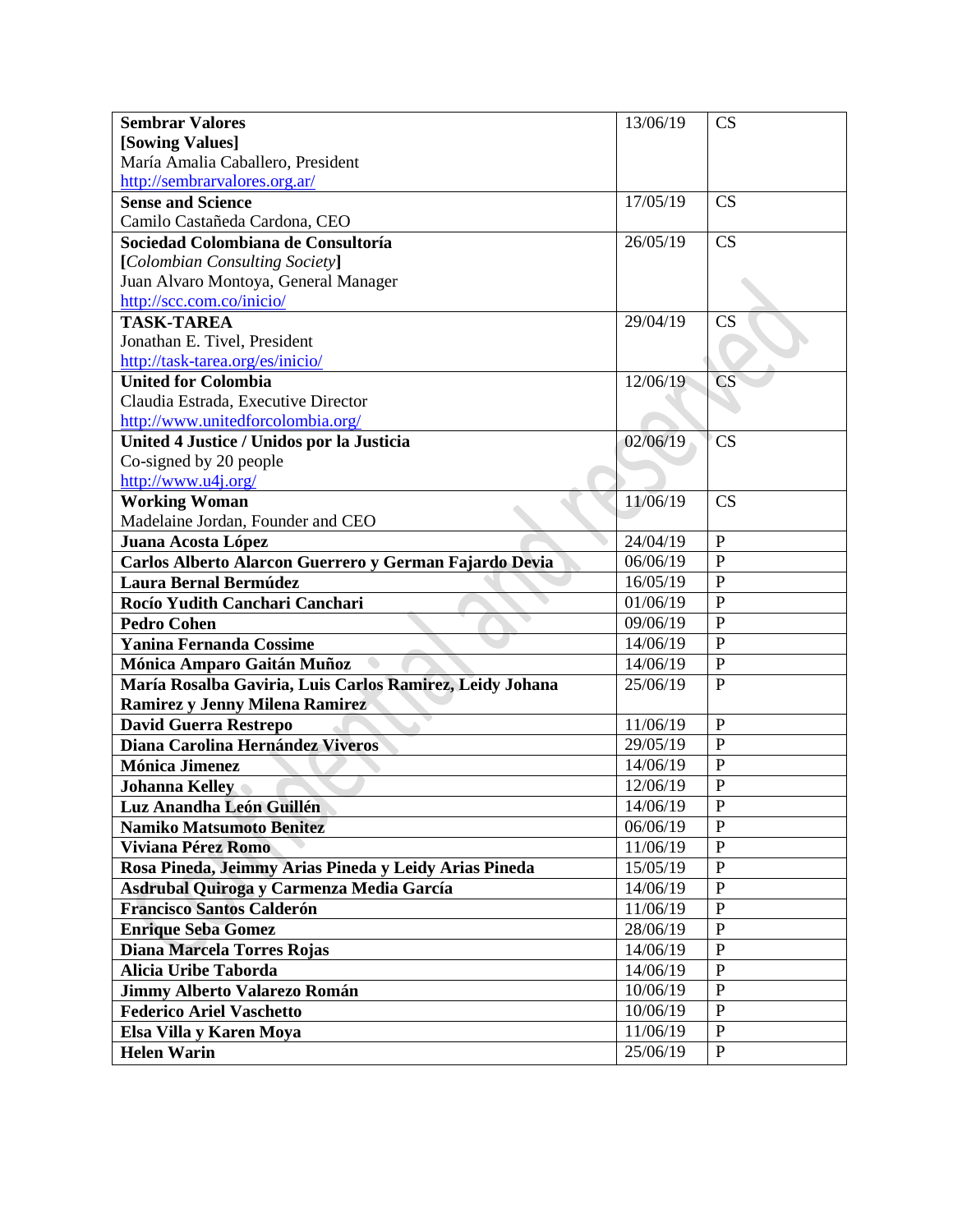## **MIOSOTIS RIVAS PEÑA**

| <b>Author</b>                                                                                              | <b>Date</b> | <b>Type</b>            |
|------------------------------------------------------------------------------------------------------------|-------------|------------------------|
|                                                                                                            | received    | $P = Personal$         |
|                                                                                                            |             | $CS = Civil$ society   |
| <b>Alethia Art and Coaching</b>                                                                            | 13/06/19    | $S = State$<br>CS      |
| Vivianne Kieffer, Founder                                                                                  |             |                        |
| https://www.aletheia-art.com/coaching-1                                                                    |             |                        |
| Asociación Dominicana Pro-Bienestar de la Familia                                                          | 30/05/19    | CS                     |
| [Dominican Association for the Welfare of the Family]                                                      |             |                        |
| Magaly Caram, Executive Director                                                                           |             |                        |
| https://profamilia.org.do/                                                                                 |             |                        |
| Asociación Femenina para el Desarrollo de Sacatepéquez                                                     | 14/06/19    | $\overline{\text{CS}}$ |
| [Feminine Association for the Development of Sacatepéquez]                                                 |             |                        |
| Milvian Asupac Con, Director                                                                               |             |                        |
| https://thousandcurrents.org/partners/afedes/                                                              |             |                        |
| http://afedes.blogspot.com/                                                                                |             |                        |
| <b>Bolsa de Mujeres</b>                                                                                    | 10/06/19    | CS                     |
| Xanthis Suarez García, Directing Editor                                                                    |             |                        |
| https://www.facebook.com/Bolsa-de-Mujeres-242564455862968/                                                 |             |                        |
| http://www.bolsadenoticias.com.ni/                                                                         |             |                        |
| <b>Bountifield International</b>                                                                           | 31/05/19    | CS                     |
| Alexandra Spieldoch, CEO                                                                                   |             |                        |
| https://bountifield.org/                                                                                   |             |                        |
| Centro de Estudios de Género, Instituto Tecnológico de Santo                                               | 16/05/19    | CS                     |
| Domingo                                                                                                    |             |                        |
| [Center for Gender Studies, Technological Institute of Santo Domingo]                                      |             |                        |
| Lourdes Contreras, General Coordinator                                                                     |             |                        |
| https://ceg.intec.edu.do/                                                                                  |             |                        |
| Centro de Estudios de Género, Universidad de El Salvador                                                   | 10/06/19    | CS                     |
| [Center for Gender Studies, University of El Salvador]                                                     |             |                        |
| José Danilo Ramírez Martínez, Director                                                                     |             |                        |
| http://www.genero.ues.edu.sv/                                                                              |             |                        |
| Centro de Investigaciones Científicas de Ciencias Sociales                                                 | 14/05/19    | <b>CS</b>              |
| [Center for Scientific Research in the Social Sciences]                                                    |             |                        |
| Markelda Montenegro de Herrera, President and Executive Director                                           |             |                        |
| http://www.cenics.org/                                                                                     |             |                        |
| Centro de Investigación para la Acción Feminista                                                           | 14/05/19    | CS                     |
|                                                                                                            |             |                        |
| [Research Center for Feminist Action]<br>Syra Taveras, Executive Director                                  |             |                        |
| http://www.cipaf.org.do/                                                                                   |             |                        |
|                                                                                                            | 27/05/19    | <b>CS</b>              |
| Comisión Permanente de Equidad de Género de la Cámara de                                                   |             |                        |
| Diputados de la República Dominicana<br>[Standing Committee on Gender Equity of the Chamber of Deputies of |             |                        |
| the Dominican Republic]                                                                                    |             |                        |
|                                                                                                            |             |                        |
| Magda Rodríguez, President<br>http://www.camaradediputados.gob.do/serve/listfile_download.aspx?id=9755#=1  |             |                        |
| Latin American and Caribbean Committee for the Defense of                                                  | 03/06/19    | <b>CS</b>              |
| <b>Women's Rights (CLADEM)</b>                                                                             |             |                        |
| Julia Escalante de Haro, Regional Coordination                                                             |             |                        |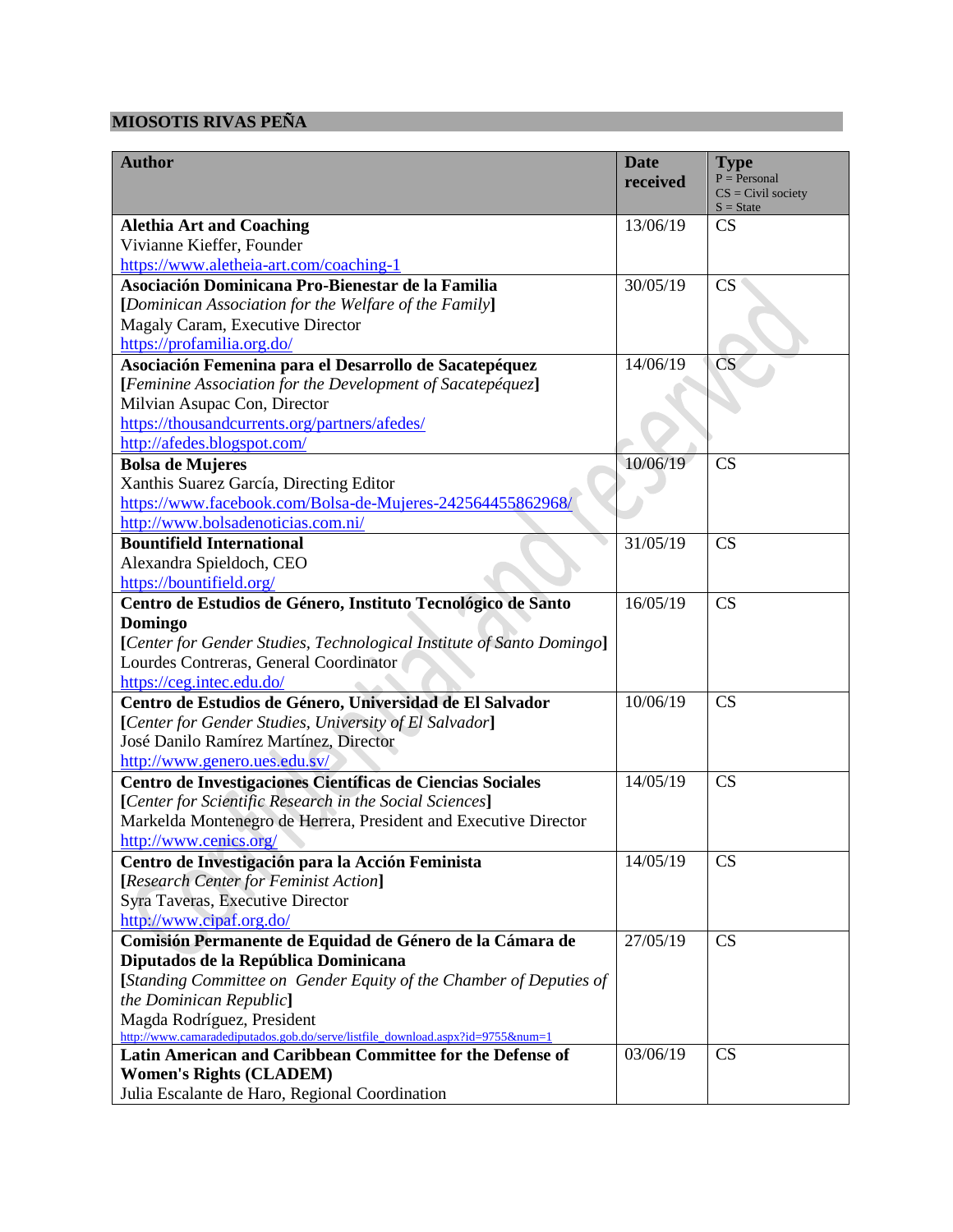| (co-signed by 66 civil society organizations)                   |          |           |
|-----------------------------------------------------------------|----------|-----------|
| https://cladem.org/                                             |          |           |
| NGO Committee on the Status of Women in Latin America and       | 11/06/19 | CS        |
| the Caribbean (CONGO CSW LAC)                                   |          |           |
| Mabel Bianco, Co-President                                      |          |           |
| https://ngocswlac.org/                                          |          |           |
| Comunicando en Igualdad                                         | 22/05/19 | CS        |
| [Communicating in Equality]                                     |          |           |
| Caterina de Tena Pérez, Responsible                             |          |           |
| https://www.comunicandoenigualdad.es/                           |          |           |
| Coordinadora Lésbica y de Hombres Trans                         | 16/05/19 | <b>CS</b> |
| [Lesbian and Trans Men Coordinator]                             |          |           |
| Marianela Carvajal Díaz                                         |          |           |
| https://www.facebook.com/groups/clesbica/                       |          |           |
| <b>Foro Feminista Magaly Pineda</b>                             | 20/05/19 | <b>CS</b> |
| [Magaly Pineda Feminist Forum]                                  |          |           |
| María Jesus Pola, Zobeyda Apolito and Consuelo Cruz             |          |           |
| Federación de Mujeres Empresarias Dominico Internacional        | 04/06/19 | CS        |
| [Dominican and International Federation of Women Entrepreneurs] |          |           |
| Luisa María de Aquino, President                                |          |           |
| https://www.facebook.com/femrd                                  |          |           |
| Foro de Mujeres Empresarias y Profesionales de Costa Rica       | 13/06/19 | CS        |
| [Forum of Women Entrepreneurs and Professionals of Costa Rica]  |          |           |
| Noelia de León, President                                       |          |           |
| https://fmepcr.wordpress.com/                                   |          |           |
| Fundación para Estudio e Investigación de la Mujer (FEIM)       | 04/06/19 | CS        |
| [Foundation for the Study and Research of Women (FEIM)]         |          |           |
| Mabel Bianco, President                                         |          |           |
| http://feim.org.ar/                                             |          |           |
| <b>Fundación Vida sin Violencia</b>                             | 21/05/19 | CS        |
| [Life without Violence Foundation]                              |          |           |
| Yanira Fondeur, President                                       |          |           |
| https://fundacionvidasinviolencia.org/                          |          |           |
| <b>Grupo Minerva</b>                                            | 14/06/19 | <b>CS</b> |
| [Minerva Group]                                                 |          |           |
| Laura Alicia Flores Villalobos, Founding Partner                |          |           |
| http://www.minervalatam.com/                                    |          |           |
| <b>Línea Rosa</b>                                               | 15/05/19 | CS        |
| [Pink Line]                                                     |          |           |
| Meybi Lorena González                                           |          |           |
| http://www.linearosarentacar.com/                               |          |           |
| Movimiento de Mujeres Trabajadoras                              | 02/06/19 | CS        |
| [Women Workers' Movement]                                       |          |           |
| María Gertrudis Mejía, President                                |          |           |
| https://www.facebook.com/mmt.rep.dominicana/                    |          |           |
| <b>Mujer Emprende</b>                                           | 14/06/19 | CS        |
| [Woman Undertakes]                                              |          |           |
| Rocío Bernal Serrano, Founder and Director General              |          |           |
| https://www.mujeremprende.com.mx/                               |          |           |
| Patronato de Ayuda a Casos de Mujeres Maltratadas               | 31/05/19 | CS        |